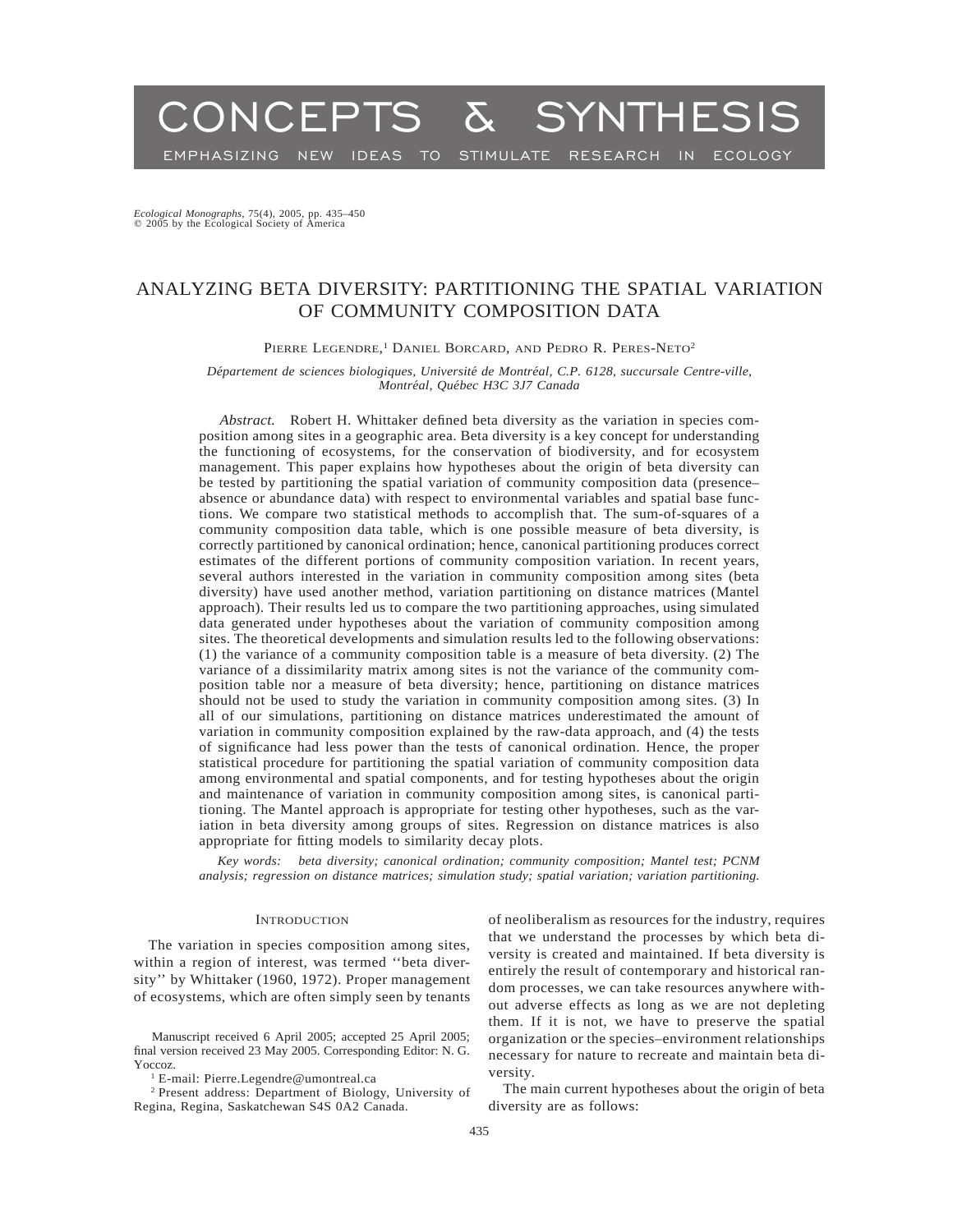1) *Species composition is uniform over large areas.* This hypothesis, which plays the role of a null model, emphasizes the role of *biological interactions.* It suggests that communities are dominated by a limited suite of competitively superior species (Pitman et al. 1999, 2001); beta diversity is small.

2) *Species composition fluctuates in a random, autocorrelated way.* This hypothesis emphasizes spatially limited *dispersal history.* Models derived from neutral theory state that all species are demographically and competitively equal. Differences are created through spatially limited dispersal of species drawn at random from a metacommunity, plus possibly the appearance of newly evolved species in different areas. Neutral models differ in the details of the mechanisms that they invoke (Bell 2001, Hubbell 2001, He 2005).

3) *Species distributions are related to environmental conditions.* This hypothesis emphasizes *environmental control.* Landscapes are mosaics where species composition is controlled by environmental site characteristics (Whittaker 1956, Bray and Curtis 1957, Hutchinson 1957, Gentry 1988, Tuomisto et al. 1995).

Testing these hypotheses is important for understanding the functioning of ecosystems, for the conservation of biodiversity, and for ecosystem management. Regarding the establishment of natural reserves, e.g., hypothesis 1 implies that all parts of the ecosystem are equivalent. Reserves can be located anywhere. Hypothesis 2 implies that different parts of the ecosystem may, for historical reasons, sustain different species compositions, although these parts are environmentally equivalent. Portions of space supporting the different species compositions should be preserved. Reserves must be large, allowing the dynamics to go on without many species going extinct. Hypothesis 3 implies that all parts of the ecosystem are not equivalent. Reserves must represent the different types of habitat and each portion must be of sufficient size to be sustainable. The parts representing favorable dispersion routes must be especially preserved.

When studying the origin of beta diversity, one must consider different hypotheses and answer the following questions. (1) Is the variation in species composition among sites *random,* i.e., devoid of significant spatial pattern? A positive answer will support hypothesis 1. (2) Is there *significant spatial patchiness* (different from random) in the distributions of species? A positive answer will support hypothesis 2, and possibly hypothesis 3 if the environmental variables influencing species distributions are spatially structured. (3) Can the *environmental variables* explain a significant proportion of the community composition variation? A positive answer will support hypothesis 3, which is compatible with hypothesis 2.

Empirical data must be used to determine the likelihood of each hypothesis in different systems and at different spatial scales. To test these hypotheses, the variation of community composition at many sites must be analyzed to determine if *significant spatial patterns* (different from random) are present in the data and if the *environmental variables* explain a significant proportion of the community composition variation. In this contribution, we explain how hypotheses about the origin of beta diversity can be tested by partitioning the spatial variation of community composition (presence– absence or abundance data) with respect to environmental variables and spatial base functions. Next we set out to assess the appropriateness and robustness of two partitioning approaches used by researchers to assess the likelihood of different mechanisms structuring beta diversity.

#### BETA DIVERSITY

Alpha  $(\alpha)$  diversity is the diversity in species at individual sites (e.g., plots, quadrats), or the variance in the species identity of the individuals observed at a site. A monoculture, for example, has the lowest possible alpha diversity because there is no variance in the species identity of individuals. It is measured either by the number of species present at the site (species richness), or by some other function (index) that takes into account the relative frequencies of the species. The most widely used of such indices are the Shannon (1948) (or Shannon-Weaver, or Shannon-Wiener) index of diversity and measures based on Simpson's (1949) concentration  $\lambda$ , which are often referred to as Simpson's indices: either  $(1 - \lambda)$  (Greenberg 1956) or  $1/\lambda$ (Hill 1973). The form  $(1 - \lambda)$  is to be preferred because, when applied to combined sites  $(\gamma)$  diversity, next paragraph), that measure cannot be smaller than the mean of the  $\alpha$  indices for the sites that have been combined (Lande 1996).

Gamma  $(y)$  diversity is that of the whole region of interest for the study. It is usually measured by pooling the observations from a sample (in the statistical sense), i.e., a large number of sites from the area, except in those rare instances in which the community composition of the entire area is known. Gamma diversity is measured using the same indices as alpha diversity.

Beta  $(\beta)$  diversity is the variation in species composition among sites in the geographic area of interest. If the variation in community composition is random, and accompanied by biotic processes (e.g., reproduction) that generate spatial autocorrelation, a gradient in species composition may appear and beta diversity can be interpreted in terms of the rate of change, or turnover, in species composition along that gradient. If differentiation among sites is due to environmental factors, beta diversity should be analyzed with respect to the hypothesized forcing variables. In many ecosystems, beta diversity may be caused concurrently by these two processes in different proportions. In two seminal papers, Whittaker (1960, 1972) showed that beta diversity could be measured from either presence– absence or quantitative species abundance data. Ecologists actually use both to study beta diversity. Some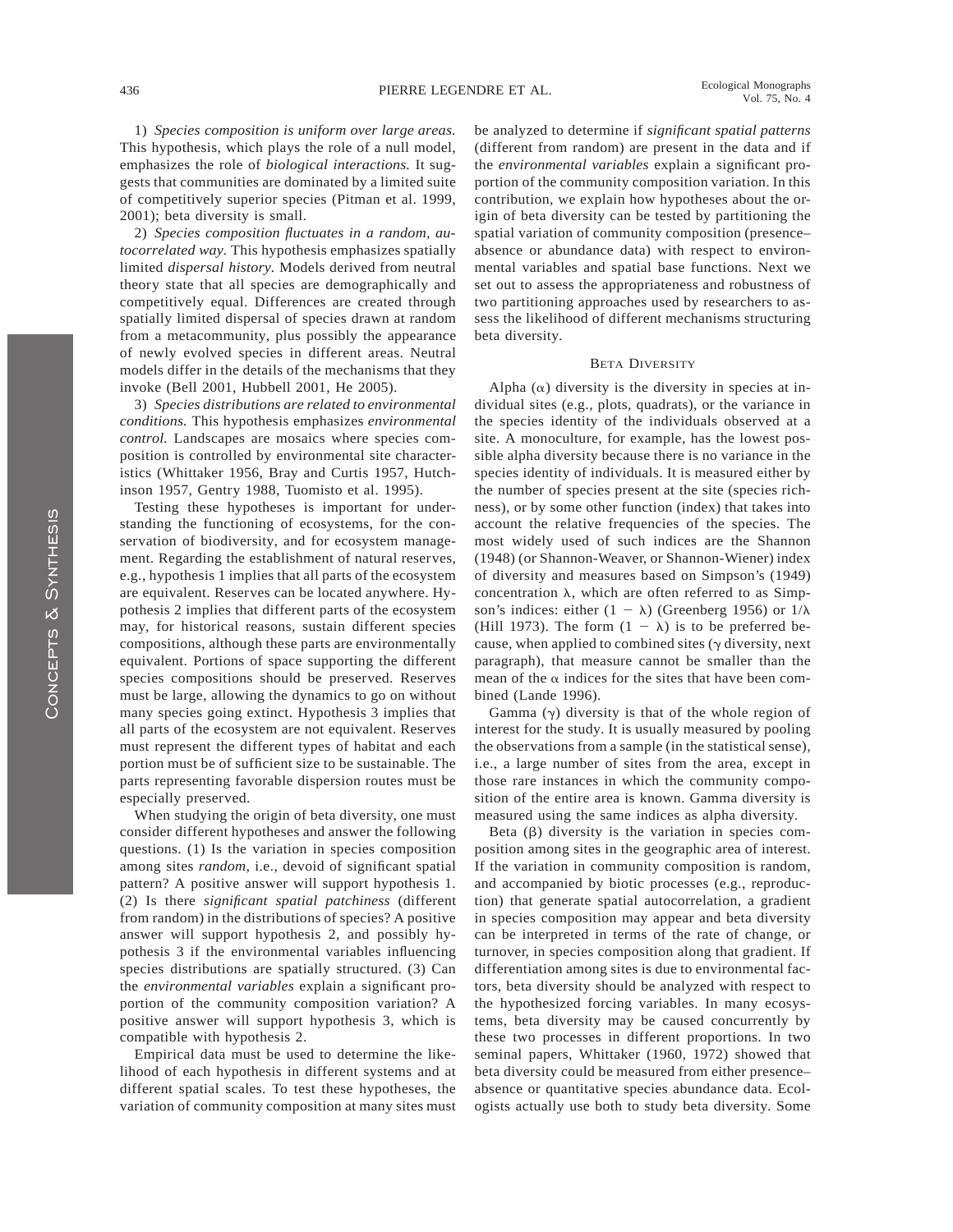only refer to presence–absence when they talk about the rate of species replacement, or *turnover,* along ecological gradients. In the ordination literature, however, ecologists most often use species abundances to study turnover rates by reference to the appearance and disappearance of species with unimodal distributions along a gradient.

If one is interested in a global interpretation of beta species diversity within a study area, one can turn to the methods described in the section *Analyzing beta diversity.* When the goal is to compare different areas, or different taxonomic groups within the same area, one may be interested in using a single number summarizing beta diversity. The total sum of squares in the species composition data at the sampling sites, SS(**Y**), is one such number. The total variance in the data table,  $Var(Y) = SS(Y)/(n - 1)$ , would be better to compare areas with different numbers of study sites *n*. The beta diversity indices proposed by Whittaker and others are other such measures.

The first method for obtaining a global measure of beta diversity from species presence–absence data, proposed by Whittaker (1960, 1972), is to compute the ratio of two diversity indices:  $\beta = S/\bar{\alpha}$ , where S is the number of species in a composite community composition vector representing the area of interest, whereas  $\bar{\alpha}$  is the mean number of species observed at the original sites. This is a multiplicative approach. *S* represents gamma diversity in this equation. This measure of beta diversity describes how many more species are present in the whole region than at an average site, and uses that value as the measure of beta diversity.

An alternative additive approach, which has been present in the literature since MacArthur et al. (1966), Levins (1968), and Allan (1975), has been revived by Lande (1996) and widely adopted since then (Veech et al. 2002). In that approach,

$$
D_{\rm T} = D_{\rm among} \, + \, \bar{D}_{\rm within}
$$

where  $D<sub>T</sub>$  is the total (gamma) diversity. This approach can be applied to species richness as well as Shannon information and Simpson diversity  $D = (1 - \lambda)$ ; see Lande (1996) for details. Because diversities are variances, one easily recognizes an analysis of variance approach in that equation, but the analogy ends there. The partitioning method described in *Partitioning community composition variation among groups of explanatory variables* and used in our numerical simulations is another form of additive partitioning (see Appendix A). Interestingly, Whittaker (1960, 1972) had suggested that beta diversity could also be quantified by dissimilarity matrices among sites, using either presence–absence data (computing the one-complement of the Jaccard or Sørensen coefficients of similarity or the index  $\beta = S/\bar{\alpha}$  for pairs of sites), or species composition data using the one-complement of Whittaker's (1952) index of association or the Steinhaus coefficient of similarity (the latter has been redescribed, in dissimilarity form, by Odum [1950], and by Bray and Curtis [1957]). In these cases, Whittaker (1972) suggested that the *mean* (not the variance) of the dissimilarities among sites should be used as the measure of beta differentiation: ''the mean CC [Jaccard's coefficient of community] for samples of a set compared with one another  $[\dots]$  is one expression [of] their relative dissimilarity, or beta differentiation'' (Whittaker 1972:233). This idea had been suggested by Koch (1957: Table III and analysis in the text), who was looking for an *index of biotal dispersity.* Whittaker thus recognized that the dissimilarities are themselves measures of the differentiation between or among sites. In Eq. 1, we will study in more detail the relationship between dissimilarity matrices and the total sum of squares of community composition data matrices, used in variation partitioning to assess the likelihood of hypotheses 2 and 3.

Another approach to measuring  $\alpha$  and  $\beta$  diversity is through the methods of ordination. Interrelationships between ordination techniques and diversity indices have been known since Gauch and Whittaker (1972). They were recently reviewed and synthesized by Pélissier et al. (2003).

(1) We will first review, in the next section, the methodological developments that led to the present dilemma between a ''raw-data'' and a ''distance'' approach. (2) We will then show that the total among-site variance of raw species data tables can be estimated by analysis of dissimilarity matrices. Thus, measures of beta diversity can be obtained from dissimilarity matrices computed in various ways and corresponding to various ecological assumptions. (3) We will briefly discuss how beta diversity can be analyzed by clustering or ordination. (4) In the sequel, we will discuss how hypotheses about the origin of beta diversity can be tested by canonical analysis of raw species presence–absence and abundance data tables. (5) We will show how the variance of a species composition data table can be partitioned among groups of explanatory variables. (6) We will then show that while the mean of the dissimilarities provides a measure of beta diversity, the *variance* of the dissimilarities does not. Hence, a decomposition of the variance of the dissimilarity matrix among different sets of explanatory variables cannot help us to test hypotheses, stated in terms of the raw community composition data, about the origin of beta diversity. (7) Finally, we will briefly discuss the analysis of (dis)similarity matrices based on community composition data.

#### ANALYZING BETA DIVERSITY

#### *Analyze raw data or distance matrices?*

The choice between the two analytical approaches requires than the researcher be aware of the level of abstraction addressed. (1) *Variation in species identity within communities*: at the basis of all communities are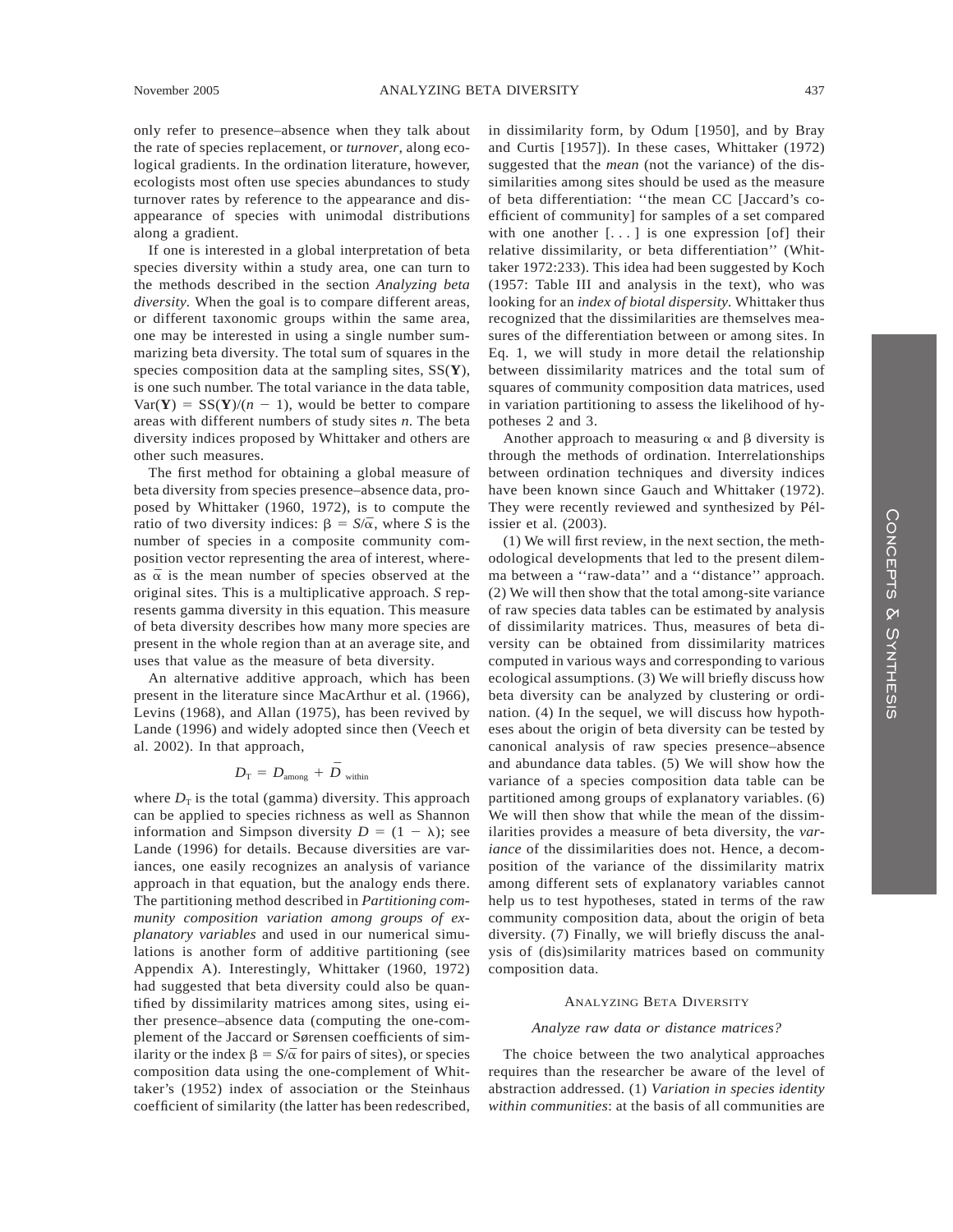species and their abundances. Studying variation in species identity of individuals at a given site is studying alpha diversity. (2) *Variation in community composition among sites*: the number, identity, and abundance of species define a community composition, which may vary among sites. Studying variation of community composition among sites is studying beta diversity and may be done using the raw-data approach. (3) *Variation in beta diversity among groups of sites*: if measured among pairs of sites, beta diversity may vary from pair to pair. Therefore, studying how and why beta diversity varies among regions or groups of sites pertains to a third level of abstraction, which must not be confused with the previous one. The hypotheses arising at this level may be addressed using either the distance (i.e., Mantel) approach or the tests of significance recently proposed by Kiflawi and Spencer (2004). This paper is devoted to the methods that are appropriate for testing hypotheses that concern the variation in community composition among sites, i.e., those that pertain to the second level of abstraction.

Because of the ease with which spatial relationships among sampling sites can be incorporated into the analysis in the form of a geographic distance matrix, Legendre and Troussellier (1988) proposed using partial Mantel analysis to test hypotheses about the relative influence of the spatial structure and environmental variables on ecological response variables. Population geneticists had already successfully experimented with the Mantel approach for similar problems (e.g., Smouse et al. 1986). A few years later, Borcard et al. (1992) proposed using variation partitioning through partial canonical analysis (redundancy analysis [RDA] or canonical correspondence analysis [CCA]) to partition community variation among environmental and spatial components. At that time, canonical analysis was limited to the Euclidean or chi-square distances for response data. The Mantel approach offered more flexibility, allowing the use of other types of distance functions such as Jaccard or Steinhaus/Bray-Curtis. Also, the canonical approach was limited to analyzing spatial gradients or broadscale spatial structures modeled by a polynomial trend-surface function of the geographic coordinates. The Mantel approach was limited to statistical testing only, whereas canonical analysis provided estimates of the contributions of the response and explanatory variables to the canonical relationship, as well as the visual analysis of patterns in ordination biplots. In 1993 and 1998, P. Legendre concluded that both methods had been useful in enriching our understanding of spatial processes occurring in ecosystems (Legendre 1993, Legendre and Legendre 1998: Section 13.6). In the absence of statistical reasons for choosing one or the other, he recommended using both approaches until comparative studies provided criteria for choosing one or the other. Fortin and Gurevitch (1993) also recommended the Mantel approach for vegetation studies.

Mantel correlations between distance matrices are known to be much smaller in absolute value than regular correlation coefficients computed on the same raw data (Dutilleul et al. 2000, Legendre 2000). This is thus also the case when comparing coefficients of determination in regression on distance matrices and in multiple regression or canonical analysis. Canonical analysis partitions the variation in the species abundance data and therefore explains a greater amount of the total variation than does the Mantel test, which partitions the variation in pairwise dissimilarities among sites. Legendre (2000: Table II) reported simulations showing that, for two simple variables, the Pearson correlation, which is the simplest form of the raw-data approach, had more power than the Mantel test computed on the same data. That paper showed that the Mantel test was inappropriate for testing hypotheses concerning variation of the raw data, although it may be appropriate for hypotheses concerning variation of distances. Using numerical simulations, we will confirm the last point for multivariate data and compare the statistical power of the two procedures for partitioning the variation of raw data. We will also present our most recent thoughts about differentiating the raw-data and Mantel approaches.

Two handicaps of the raw-data approach have been lifted in recent years: Legendre and Gallagher (2001) showed how to transform community composition data in such a way that distances that are of interest for community ecology (e.g., the chord, chi-square, and Hellinger distances) would be preserved during canonical redundancy analysis. Borcard and Legendre (2002), Borcard et al. (2004), and S. Dray, P. Legendre, and P. Peres-Neto (*unpublished manuscript*) developed more complex forms of spatial representation (PCNM analysis [principal coordinates of neighbor matrices] and related distance-based eigenvector maps) that allow ecologists to model spatial structures at multiple spatial scales and incorporate these representations in canonical analyses to answer the questions mentioned in the *Introduction*.

Many authors have used either partial Mantel tests (Smouse et al. 1986) or multiple regression on distance matrices (Legendre et al. [1994]; computer program, Casgrain [2001]), with the objective of analyzing the spatial variation of community composition among sites, while in fact these methods should be limited to the study of the variation in beta diversity among groups of sites. Here are examples from the recent literature in which authors used a Mantel approach, often citing Legendre and Legendre (1998) or Fortin and Gurevitch (1993) as references, although they declared that the purpose of their study was the analysis of the variation in community composition among sites. Examples of vegetation analyses include: Svenning (1999; tropical palms), Potts et al. (2002; tropical trees), Phillips et al. (2003; tropical trees), Reynolds and Houle (2003; *Aster*). Examples of animal analyses include: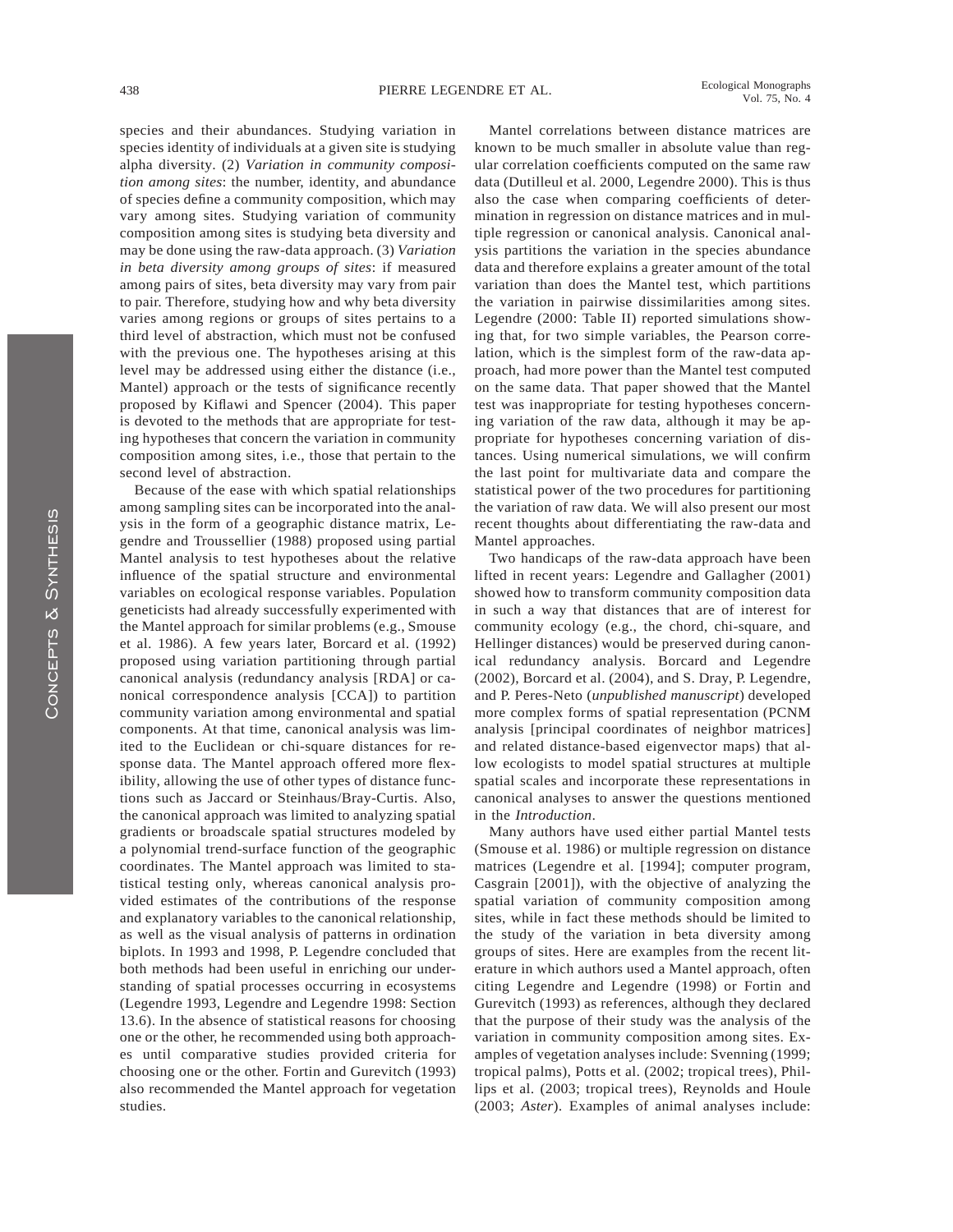Parris and McCarthy (1999; frog assemblages), Somerfield and Gage (2000; macrobenthos communities), Pusey et al. (2000; stream fish), Decaens and Rossi (2001; earthworm communities), Orwig et al. (2002; homopteran insects), Spencer et al. (2002; invertebrate communities), Williams et al. (2003; fish and macroinvertebrates), Mulder et al. (2003; soil nematode communities). The present paper shows that canonical analyses of the species abundance data would have provided more powerful tests of significance than analyses based on distance matrices. They also would have produced estimates of the contributions of the response and explanatory variables to the canonical relationship, as well as bi- or triplots to illustrate the relationships; the distance approach does not provide estimates of the contribution of individual variables to the overall Mantel correlation.

Authors have also used Mantel tests to compare seed banks to actual vegetation; examples are Erkkilä (1998) and Jutila (2002). In the same vein, there are papers that used Mantel tests to study the concordance (or congruence) of communities, comparing the spatial patterns of two communities observed at a series of sites. Examples are: Paszkowski and Tonn (2000; fish and aquatic birds) and Su et al. (2004; birds, butterflies and vascular plants). Researchers would have obtained more powerful tests using either co-correspondence analysis (ter Braak and Schaffers 2004), or canonical correlation analysis of transformed community composition data.

## *Total beta diversity measured from a dissimilarity matrix*

We saw, in the section *Beta diversity*, that beta diversity is the variation in species composition among sites in a geographic area. The variance of the species composition data table thus provides one possible measure of the total beta diversity in that area, which is the total sum of squares (SS) of that table.

From Whittaker (1972), we learned that a dissimilarity matrix (**D**) among sites within a study area, based on community composition data, is also, in itself, an expression of the beta diversity of that area. We will see in the next paragraphs that these two notions of beta diversity are mathematically related and that SS can be obtained from a dissimilarity matrix **D**. It is possible to compute **D** using any dissimilarity function deemed appropriate to express the community composition relationships among sites. Because this is a key point in our argument, we will carefully walk the readers through the steps of the reasoning.

The total sum of squares (SS) of a multivariate rectangular data table  $Y(n \times p)$ , such as a species composition table involving *n* sites and *p* species, is the sum, over all species, of the squared deviations from the mean of each species. Dividing SS by  $(n - 1)$ , where  $n$  is the number of sites, would produce the classical unbiased estimate of the total variance of **Y**. For simplicity, the development that follows is written in terms of sums of squares instead of variances.

SS can also be computed as the sum of squared Euclidean distances  $(D_{hi}^2)$  among the row vectors of table **Y** (sites) divided by the number of sites (*n*):

$$
SS(\mathbf{Y}) = \sum_{i=1}^{n} \sum_{j=1}^{p} (y_{ij} - \bar{y}_j)^2 = \frac{1}{n} \sum_{h=1}^{n-1} \sum_{i=h+1}^{n} D_{hi}^2.
$$
 (1)

This well-known relationship is presented as Theorem 1 in Legendre and Anderson (1999: Appendix B); it is also illustrated in Legendre and Legendre (1998: Fig. 8.18).

Consider any real-data example involving two sites only, each one represented by a vector of species presence or abundance data. First, compute the total sum of squares in that  $2 \times p$  data table after centering the species on their means (for the two sites only). Compute a  $2 \times 2$  dissimilarity matrix among these sites using the Euclidean distance formula. The total sum of squares in the  $2 \times p$  data table is equal to the squared dissimilarity divided by 2 (2 is the number of sites). This shows that a single dissimilarity measure contains the information relative to the sum of squares between two sites: the sum of squares of the original species data can be obtained by calculating *D*<sup>2</sup> /2. *Lessons learned:* (1) the variance between two sites can be obtained from the dissimilarity *D* computed between them. (2) A dissimilarity matrix among sites within an area, based on community composition data **Y** and computed using the Euclidean distance formula, is an expression of the total sum of squares of table **Y**, and thus the beta diversity of that area.

Community ecologists often transform community composition data in a way deemed appropriate for their study, such as square-root, double square-root, log, or one of the transformations described by Legendre and Gallagher (2001). These transformations may be useful in a variety of cases such as weighting down the importance of very abundant species, making the data more linear in relation to exogenous predictors, or making the analysis invariant with respect to double absences. A dissimilarity matrix among sites obtained by computing the Euclidean distance on such transformed data is thus an expression of the beta diversity in the area after modeling the community composition data in some appropriate way. The dissimilarity is no longer the Euclidean distance for the original data, but the Euclidean distance computed on the transformed data.

Likewise, community ecologists often use dissimilarity functions developed to model community composition relationships in other ways than the Euclidean distance does. Examples of suitable functions are the chord, Hellinger, chi-square, and Bray-Curtis dissimilarities, and the one-complement of Whittaker's index of association. These dissimilarity functions can be seen as transformations of the original community composition data, because a principal coordinate anal-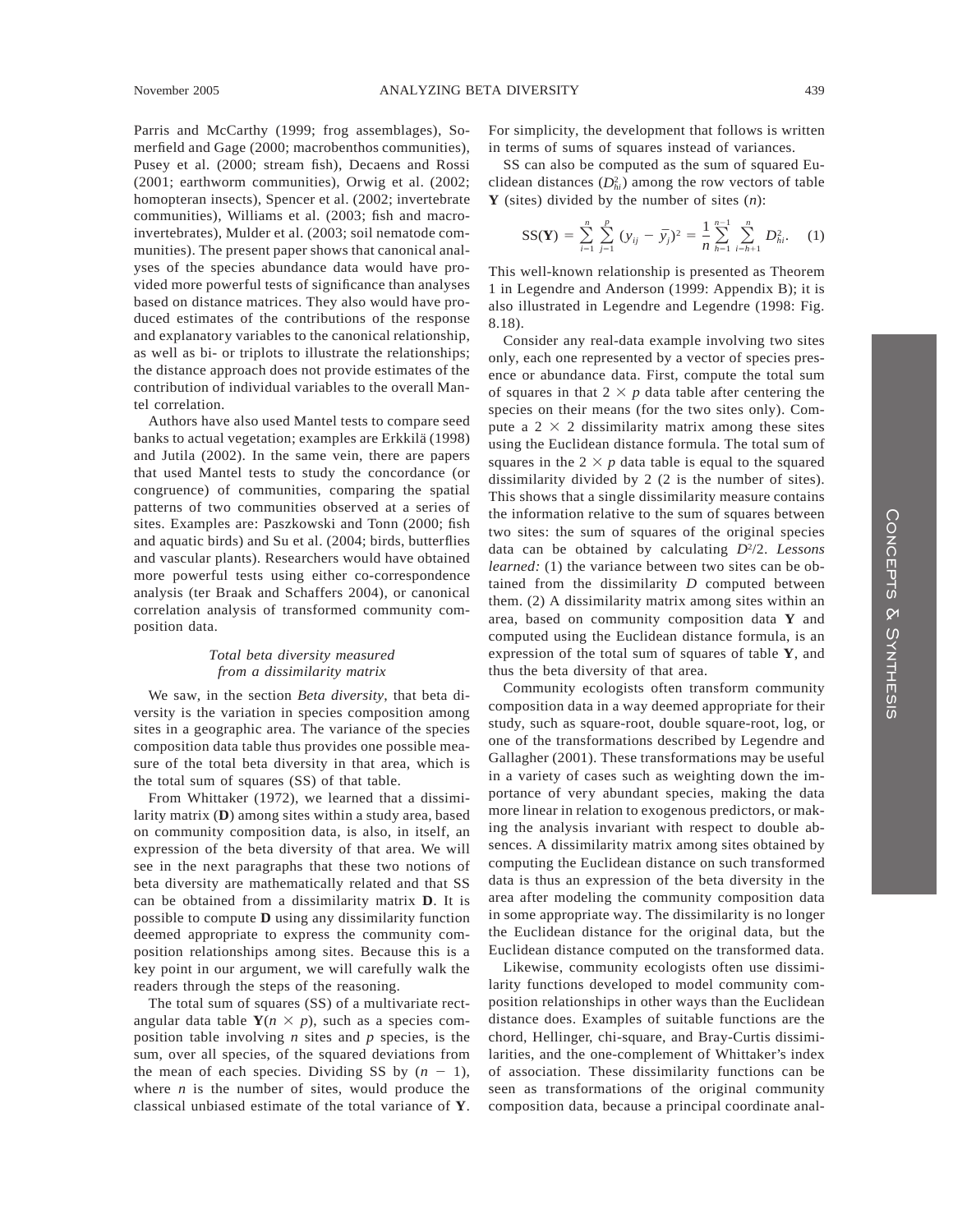

FIG. 1. Partition of the variation of a response matrix **Y** between environmental (matrix **X**) and spatial (matrix **W**) explanatory variables. The bold horizontal line, which corresponds to 100% of the variation in **Y**, is divided into four fractions labeled [a] to [d]. The figure is adapted from Borcard et al. (1992) and Legendre (1993).

ysis of the dissimilarity matrix produces a rectangular data table that can replace the original data in further analyses (Legendre and Anderson 1999). Some of these dissimilarities (chord, chi-square, Hellinger) can be obtained by directly transforming the original data table and then computing the Euclidean distance on the transformed data (Legendre and Gallagher 2001). Using the transformed data directly in canonical analyses permits one to relate the species data table to the explanatory variables of beta diversity. *Lessons learned:* (1) a dissimilarity matrix among sites, computed from one of the functions commonly used by community ecologists, is an expression of the beta diversity in the area under study. (2) For a dissimilarity matrix computed using a function that is considered appropriate for community composition data, the value  $1/n \Sigma D_{ij}^2$  is equal to SS(**Y**), the sum of squares of the transformed community composition data table, which is a measure of beta diversity.

#### *Analyzing beta diversity by clustering or ordination*

Besides the estimation of the total sum of squares, the variation in community composition among sites (beta diversity) can be analyzed in various ways using the dissimilarity matrix **D**. For example, one may describe it by looking for geographically compact clusters of similar sites separated by discontinuities, using clustering or partitioning methods. One may also look for gradients using ordination methods.

## *Testing hypotheses about the origin of beta diversity using community composition data*

Hypotheses about the origin of beta diversity, such as those outlined in the *Introduction*, can be tested by using standard forms of linear modeling such as multivariate ANOVA or canonical analysis. Because the hypotheses concern the origin of the variation in community composition among sites, tests of significance must be carried out on the original (or transformed) community composition data table, not on distance matrices. In some instances, one may use a proxy table obtained by principal coordinate analysis of an appropriate form of dissimilarity matrix (db-RDA approach; Legendre and Anderson 1999). The main forms of analysis used by ecologists are canonical redundancy analysis (Rao [1964], who called this method ''principal components of instrumental variables'') and canonical correspondence analysis (ter Braak 1986, 1987*a*, *b*).

As stated in the *Introduction*, hypotheses about the processes that create or maintain beta diversity invoke either community dynamics creating spatial patterns, or environmental control, or both. These questions are particularly well suited for canonical analysis. Community composition is the response data table (**Y**) in the analysis, whereas a table of environmental variables and/or some representation of the spatial relationships forms the explanatory table (**X**). The representation of spatial relationships in such analyses is described in the next subsection. As in subsection 1, community composition can be analyzed as presence–absence or abundance data, raw or transformed.

## *Partitioning community composition variation among groups of explanatory variables*

Based on the general statistical method of partitioning of the variation of a response variable among two or more explanatory variables, called ''commonality analysis'' by Kerlinger and Pedhazur (1973: Chapter 11) for the univariate case, the method of partitioning the variation of multivariate community composition data among environmental and spatial components, through canonical analysis, was developed and described by Borcard et al. (1992, 2004), Borcard and Legendre (1994, 2002), Legendre and Legendre (1998), and Méot et al. (1998). That form of statistical analysis allows users to decompose the variation found in a multivariate table of response variables (e.g., community composition data) as a function of a set of environmental variables (in a broad sense, i.e., variables corresponding to hypotheses related to the environmental control model, the biotic control model, or describing historical dynamics) and a set of spatial variables constructed from the geographic coordinates of the sites. One can calculate  $[a + b]$  how much of the variation is explained by the environmental variables,  $[b + c]$  how much is spatially structured,  $[b]$  how much of the environmentally explained variation is spatially structured, and [d] how much remains unexplained (Fig. 1).

There are different ways of representing geographic information in the calculations, e.g., raw geographic coordinates of the sampling sites if one wants to fit a flat (planar) trend surface response to the data, or a polynomial function of the geographic coordinates in order to model a wavy or saddle-shaped trend surface (Legendre 1990). Other types of spatial structures can be modeled, e.g., a river network connecting lakes (Magnan et al. 1994). A recent development for modeling the spatial variation at multiple scales is PCNM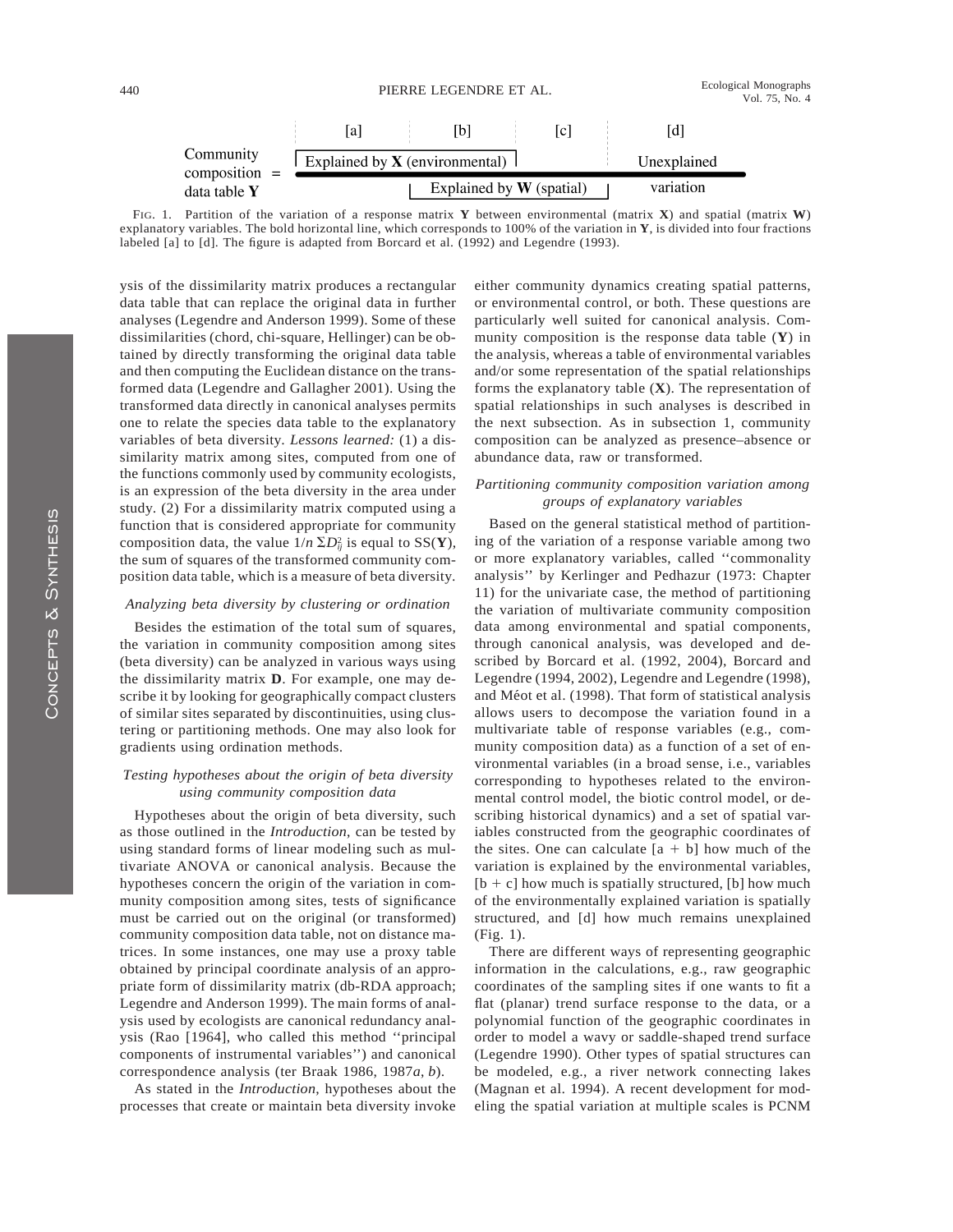analysis, described by Borcard and Legendre (2002) and Borcard et al. (2004). Other forms of distancebased eigenvector maps (DBEM) related to PCNM, based on different types of spatial weighting matrices, are described in S. Dray, P. Legendre, and Peres-Neto (*unpublished manuscript*). Another interesting development is the suggestion by Wagner (2004) to take up the fractions of variation obtained by Borcard et al. (1992) partitioning, and reanalyze them by distance classes through a multivariate variogram to identify patterns corresponding to particular scales. That method allows one to further refine and test the hypotheses stated in our *Introduction*. Is the among-sites beta diversity spatially structured? Is the among-sites beta diversity related to environmental variables in a scaledependent manner? Are the residuals spatially autocorrelated and, if so, can this be interpreted as the signature of biotic processes or as the indication that important environmental variables are missing?

The method of multivariate variation partitioning can be directly extended to several explanatory data tables, as shown by Quinghong and Bråkenhielm (1995), Anderson and Gribble (1998), Pozzi and Borcard (2001), and Økland (2003). If the explanatory table of spatial coordinates is replaced by a table of dummy variables representing geographic regions, for example, the method becomes partial multivariate analysis of variance (Legendre 1993: Fig. 3) and allows ecologists to obtain estimates of within- and among-region diversity, in the spirit of the additive partitioning of Lande (1996).

Appendix A shows that canonical variation partitioning provides a correct partitioning of the variation of a response data table **Y**. Canonical partitioning also provides tests of significance of all the fractions of variation that can be estimated by a canonical model, estimates of the contributions of individual explanatory variables or groups of them, and plots displaying the relationship between species, sites, and explanatory variables.

## *Partitioning the variation of dissimilarity matrices*

Some of the papers on beta diversity, listed as examples in the section *Analyze raw data or distance matrices,* have used variation partitioning based on regression on distance matrices, a method (and computer program) developed by Legendre et al. (1994) for phylogenetic analysis. (Analyses involving correlation or regression on distance matrices are often globally referred to as the Mantel approach because the scalar product of two **D** matrices and regression on such matrices was first suggested by Mantel [1967].) The variation among sites (beta diversity) is represented in the analysis by a community composition *distance matrix,* which is analyzed by multiple regression against *distance matrices* representing environmental variation and geographic relationships. In the multiple regression, the explanatory distance matrices explain a portion of the variation of the community composition distance matrix (*R*<sup>2</sup> ).

This method of analysis is inappropriate when the hypothesis to be tested concerns the raw data collected to study the origin of variation in species composition among sites (beta diversity), because it partitions the variation of a dissimilarity matrix SS(**D**), not the variation SS(**Y**) of the community composition data table. Although the *mean* of the squared dissimilarities provides a measure of beta diversity (Eq. 1 and upper portion of Eq. 2), the *variation* (sum of squares) of the dissimilarities (lower portion of Eq. 2) does not, because it is not equal to, nor is it a simple function of, the variation of the original data, SS(**Y**):

$$
SS(Y) = \frac{1}{n} \sum_{h=1}^{n-1} \sum_{i=h+1}^{n} D_{hi}^2 \neq
$$
  
\n
$$
SS(D) = \sum_{h=1}^{n-1} \sum_{i=h+1}^{n} (D_{hi} - \bar{D})^2
$$
  
\n
$$
= \sum_{h=1}^{n-1} \sum_{i=h+1}^{n} D_{hi}^2 - \frac{\left(\sum \sum D_{hi}\right)^2}{n(n-1)/2}.
$$
 (2)

Consider the numbers 1 to 10, for example. Their total sum of squares is 82.5 (Eq. 1 and upper portion of Eq. 2). Compute an Euclidean distance matrix **D**, SS(**Y**), among these 10 numbers: the sum of squares of the distances in the upper-triangular portion of matrix **D**, SS(D), is 220 (Eq. 2, lower portion). Hence, a decomposition of the variance of the dissimilarity matrix among two or several explanatory tables represented by dissimilarity matrices cannot help us to understand the causes of the variation of community composition (beta diversity) across an area.

The variation in matrix **D** can also be lower than the variation in **Y**. It can actually be null, as shown in Fig. 2; this is an extreme example showing that the variation in a **D** matrix bears no relationship to the variation of the original or Jaccard-transformed data. There is clearly beta diversity among the four sites in that example. We can measure it either by computing the SS of the raw data (Fig. 2c), or by applying the right-hand side of Eq. 1 to the Jaccard distance matrix (Fig. 2d). The variation among the distances in matrix **D** is zero, however (Fig. 2e). This is clearly an incorrect measure of the beta diversity of the species data. This is not presented as an example of a real ecological situation, but simply as an illustration of a major difference in calculation results between the two methods.

## *Analysis of community composition (dis)similarity matrices*

We are not suggesting that the similarity/distance matrix approach is always inappropriate in the context of beta diversity studies. Indeed, the causes of the variation in a distance matrix offer opportunities to formulate and test interesting ecological hypotheses con-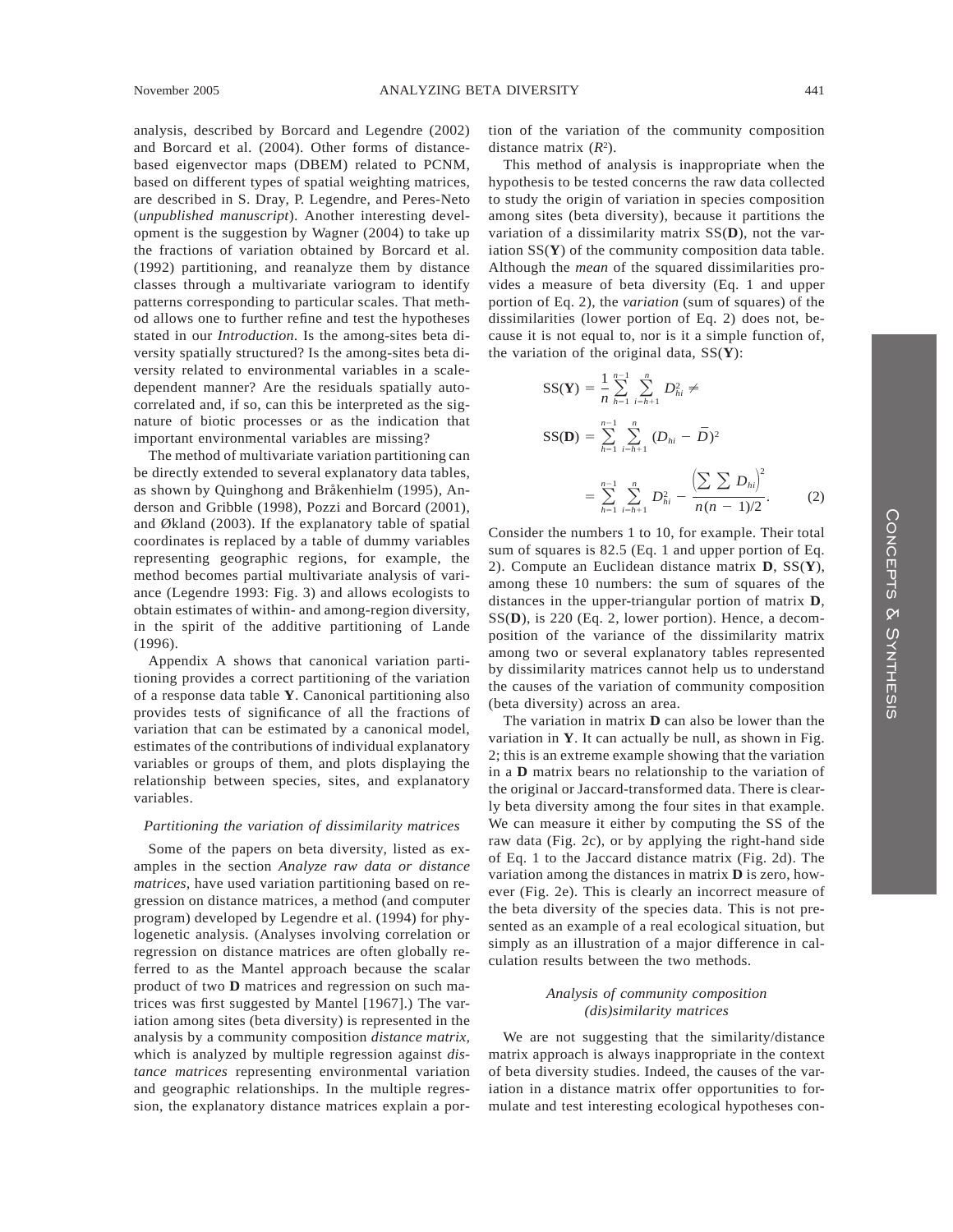a) Data

|        |  | Sp.1 Sp.2 Sp.3 Sp.4 Sp.5 |  |
|--------|--|--------------------------|--|
| Site 1 |  |                          |  |
| Site 2 |  |                          |  |
| Site 3 |  |                          |  |
| Site 4 |  |                          |  |

#### c) Total SS of raw data  $= 3.000$

d) Total SS of Jaccard-transformed data

$$
= \frac{1}{n} \sum_{h=1}^{n-1} \sum_{i=h+1}^{n} D_{hi}^{2} = 0.667
$$

b)  $D = [1 - Jaccard similarity]$ 

|                                                |  | Site 1 Site 2 Site 3 Site 4       |
|------------------------------------------------|--|-----------------------------------|
|                                                |  | Site $1 \mid 0$ 0.667 0.667 0.667 |
| Site 2   0.667 0 0.667 0.667                   |  |                                   |
| Site 3 $\Big  0.667 \, 0.667 \, 0 \Big  0.667$ |  |                                   |
| Site 4 0.667 0.667 0.667 0                     |  |                                   |

## e) Total SS of distances in the upper triangle  $= 0$

$$
= \frac{1}{n} \sum_{h=1}^{n-1} \sum_{i=h+1}^{n} D_{hi}^{2} = 0.667
$$

Concepts & Synthesis

CONCEPTS & SYNTHESIS

FIG. 2. (a) Community composition data table and (b) derived distance matrix (one-complements of Jaccard similarities). (c) Total variation (sum of squares, SS) in table (a). (d) Total variation computed from matrix (b) for the Jaccard-transformed data (a). (e) Total SS of the distances in the upper triangle of the distance matrix in (b).

cerning the origin of the variation in beta diversity among groups of sites (level-3 questions; see *Analyzing beta diversity*). For example, Tuomisto et al. (2003*b*) looked for areas of high variability in floristic distances and tried to interpret them. Another example is Hubbell's neutral model of biodiversity, which predicts that the shape of the relationship between community similarity (based on community composition, i.e., species presence–absence data) and geographic distance depends on two parameters, the fundamental biodiversity number  $\theta$  and the dispersal rate *m*. The shape of the curve also depends on the size of the sampling units (Hubbell 2001: Chapter 7).

Following Nekola and White (1999), Condit et al. (2002) and Tuomisto et al. (2003*c*) presented similarity decay plots to model the decrease of species composition similarities among sites as a function of geographic distances, a typical application of the distancebased approach. These plots are interpreted like correlograms. Models can be fitted to the data, corresponding to various hypotheses. The coefficient of determination  $(R^2)$  indicates the fit, or degree of adjustment of the data, to the model corresponding to the hypothesis. Tests of significance of this  $R^2$  can be computed using either the Mantel test or statistical procedures that use Mantel-like permutations, such as the partial Mantel test or regression on distance matrices. Another interesting application is that of Tuomisto et al. (2003*a*), who wanted to relate reflectance differences, visible in satellite images, to differences in vegetation composition, irrespective of the specific vegetation, in order to draw rough maps delineating vegetation patches in the tropical forest using satellite data.

Tuomisto et al. (2003*c*) used Mantel and partial Mantel tests to compare competing hypotheses explaining the variation *among floristic distances,* which is appropriate. They also used multiple regression on distance matrices to estimate the relative contributions (*R*<sup>2</sup> ) of competing hypotheses to the variation of the floristic distances. These procedures are valid for testing hypotheses about the causes of the variation of the distances, such as the predictions of Hubbell's model, but perhaps not for parameter estimation. In any case, they should not be construed as explanations of the among-sites variation in species composition, SS(**Y**), which lays in the variance of the raw species data.

Unanswered problems remain about the use of multiple regression on distance matrices to address such questions, particularly the lack of independence among the distances. The matrix permutation procedure allows us to carry out a test of significance that has correct Type I error, but what is the effect of the lack of independence on parameter estimation? What does the coefficient of determination mean, besides a measure of adjustment of a model to the distances? Can we interpret it in terms of a proportion of explained variation, as in ordinary regression analysis? Statistical developments, as well as simulation studies, are needed to determine the validity and the limits of application of that method for analyzing spatial variation in beta diversity measures, for example among regions. This procedure will have to be thoroughly validated before we use it to draw conclusions about complex ecological problems and to design environmental policies from these conclusions. We will not speculate any further, one way or another, in the present paper.

## SIMULATION STUDY: CANONICAL ANALYSIS VS. MANTEL TEST

We carried out simulations to empirically assess the power of two partitioning methods, canonical and on distance matrices (Mantel approach), for the interpretation of the variation in community composition among sites. This is a level-2 question, according to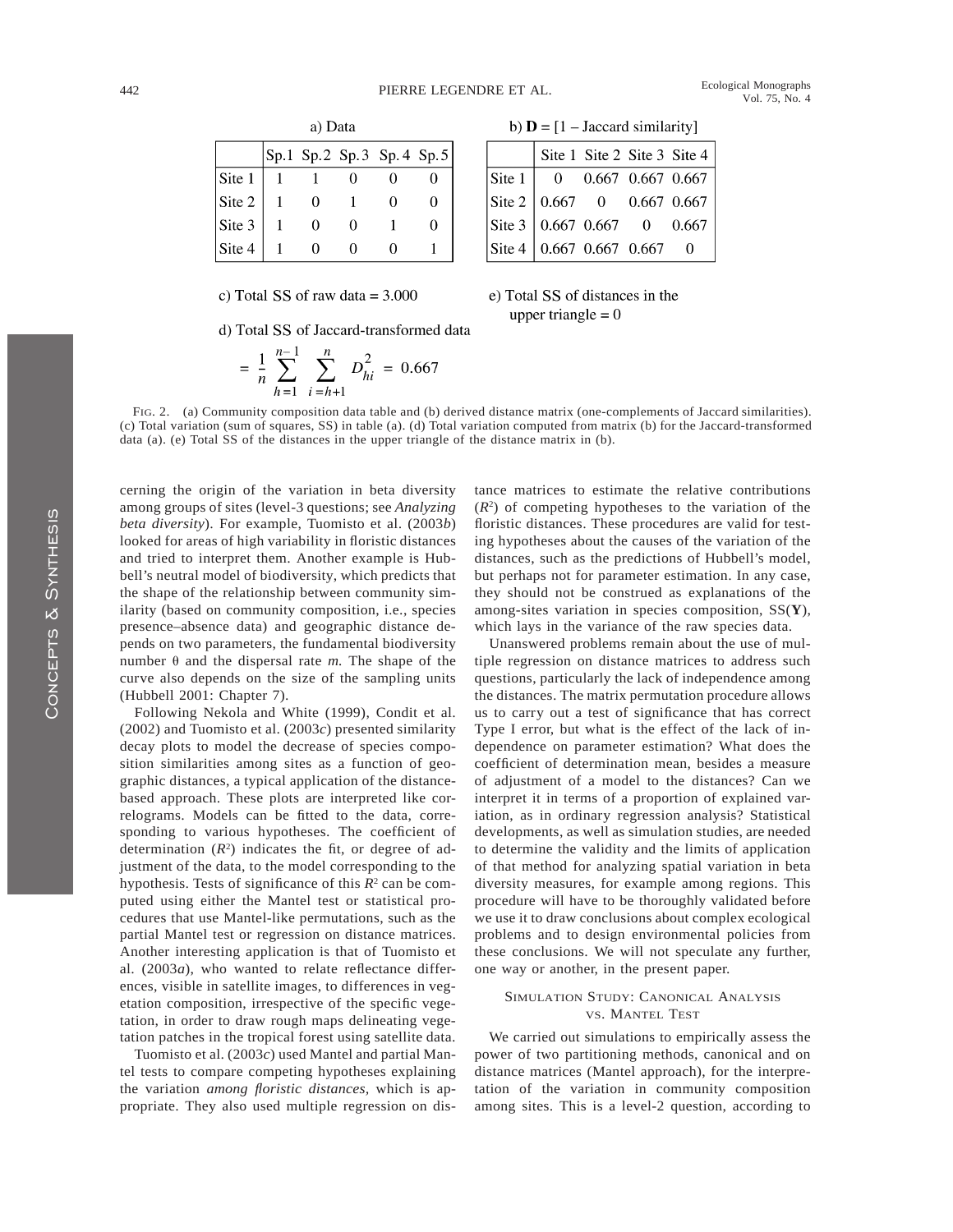the nomenclature established at the beginning of the section *Analyzing beta diversity.* However, we have shown that several authors studying such questions have used the Mantel approach, which should be reserved for studying the variation in beta diversity among groups of sites (level-3 question); hence the pertinence of the comparison in the simulations reported in the present section. Rather than analyzing actual data sets, we chose the simulation approach because the use of simulations allows us to compare the outcome of the analysis to ''the truth,'' which we know because we generated it. The analysis of real data sets is often limited in terms of the number of data sets available with all the necessary variables; it is also limited by the fact that one does not know whether the null hypothesis  $H_0$  (there is no effect of the explanatory variables on the species data) or the alternative hypothesis  $H_1$  (there is an effect) is true in any particular case. Monte Carlo simulations allow researchers to know the exact relationship between variables in the data. No doubt exists as to which hypothesis,  $H_0$  or  $H_1$ , is true in each particular simulated data set (Milligan 1996).

#### *Data generation*

The first task was to generate data tables having the following properties. (1) The species data had to contain significant spatial patterns (different from random) of known properties. (2) Optionally, the species data had to be made dependent upon environmental variables having known properties. (3) The species data had to resemble species presence–absence or abundance data found in real ecosystems. (4) The environment component, optionally, also had a spatial structure of known properties.

To answer these requirements, we created a new version of a simulation program used previously to study the consequences of spatial structures for the design of ecological field surveys (Legendre et al. 2002) and field experiments (Legendre et al. 2004). The program is available in Supplement 1. Through the use of the conditional sequential Gaussian simulation method implemented in subroutine SGSIM of the geostatistical software library GSLIB (Deutsch and Journel 1992), this program allowed us to generate species data with autocorrelation of known intensity under a particular variogram model. The program also allowed an environmental variable to have an influence, called  $\beta$  (beta) by reference to a regression coefficient, of known intensity on some of the species. The species also contained random  $\mathcal{N}(0,1)$  "innovation" at each site. The model implemented by the program for the value of a species *j* at site *i* was

$$
S_{ij} = \beta_j E_{ik} + SA_{Sij} + \varepsilon_{Sij}
$$
 (3)

where  $E_{ik}$  is the value of environmental variable *k* at site  $i$ ;  $\beta$ <sub>*i*</sub> transfers the effect of environmental variable  $k$  to species *j*;  $SA_{Si}$  is the added value given by spatial autocorrelation to species *j* at site *i*; and  $\varepsilon_{\text{S}ij}$  is the ''innovation'' value for species *j* at site *i* (normal error). Two groups of species were generated and written to the species data files: a group of species always unrelated to the environment and another group possibly related to the environmental variables. Environmental variable *k* may contain any combination (controlled by the list of parameters of the computer run) of the following three elements: a deterministic structure, spatial autocorrelation, and normal ''innovation'' at each site simulated by random normal deviates  $\mathcal{N}(0,1)$ .

The preliminary species data generated by Eq. 3 were positive or negative real numbers, fairly symmetrically distributed. The following four steps were necessary to transform them into final species-like data. (1) Species vectors containing the influence of an environmental variable had means and variances different from the species unrelated to environmental variables. To give equal importance to all species at this step, each species vector was standardized. (2) To obtain a combination of species with different mean abundances, a normal deviate with mean 0 and standard deviation 1.5 was drawn at random for each species; all values  $S_{ii}$ generated for species *j* were multiplied by that constant. (3) The resulting values  $y_{ii}$  were exponentiated, obtaining  $y'_{ij} = \exp(y_{ij})$ . (4) Values  $y'_{ij}$  were rounded to the lower integer or to presence–absence data. The resulting data tables resembled species abundance data found in nature, with about 50% zeros and good variation among species means. An example is provided in Supplement 2.

The simulated surface was a square grid containing  $100 \times 100 = 10000$  points. The units of the grid are pixels of arbitrary size. After generating species and environmental variable values over the whole grid, we sampled it using a square regular grid design with 10  $\times$  10 = 100 points and spacing of 10 units between immediate neighbors. Assuming that the simulated surface represents 1 km<sup>2</sup>, or 100 ha, this is twice the surface area of the well-known Pasoh Reserve and Barro Colorado Nature Monument tropical forest plots (50 ha); each site on the grid is  $10 \times 10$  m in size (or is located within a portion of territory of that size) and the sites pertaining to the sample are 100 m apart, forming a regular grid.

In all simulations, the first five species were simulated without environmental control and with autocorrelation controlled by a spherical variogram model with range 15 (arbitrary grid units) in both directions of the plane. A second set of five species was generated with different relationships to the environmental variables, as specified in sections A–E of Table 1 and Appendix B, Table B1 (also used to designate the panels of Fig. 3) and described as follows (A–E).

*Section A*.—A first set of simulations was meant to assess the Type I error of each method. The second group of five species was generated with autocorrelation controlled by the same variogram (range  $= 15$ ) as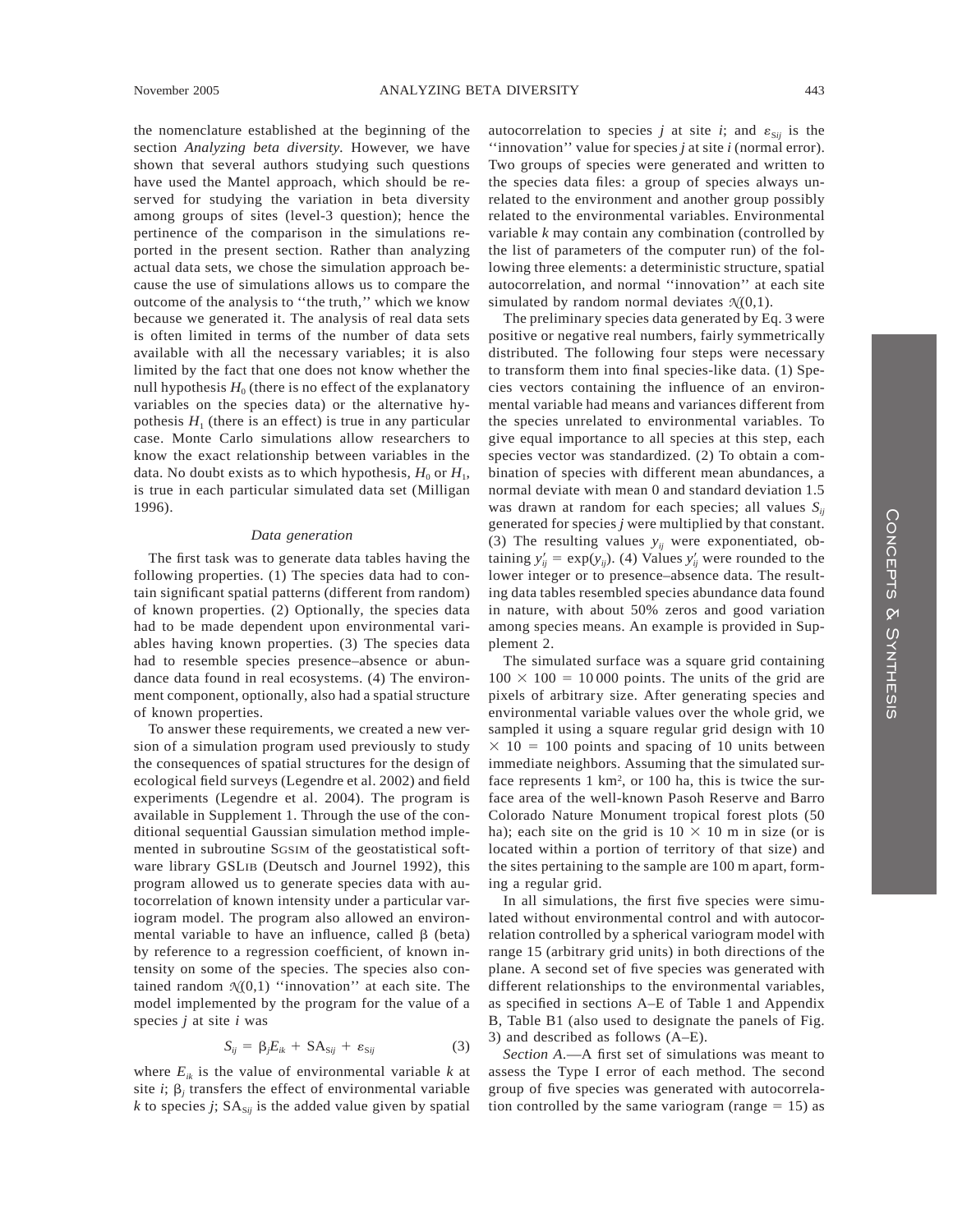the first set of species. Five environmental variables were created containing  $\mathcal{N}(0,1)$  deviates, but they had no influence on the species because the transfer parameter  $\beta$  from environment to species was set to 0. These simulations will allow us to assess the frequency of Type I error when testing the influence of the environmental variables on the species data (test of fraction [a + b]). Because that influence was set to  $\beta = 0$ , a valid test of significance should have a rejection rate equal to or smaller than the significance level  $\alpha$  of the tests.

*Section B*.—In the second set of simulations, an independently generated environmental variable was made to influence each of five species with a transfer parameter  $\beta = 0.5$ . The environmental variables were autocorrelated with range of 15 in the two geographic directions of the plane; they also contained  $\mathcal{N}(0,1)$  deviates. The data generation parameters of the stochastic simulations were chosen in such a way that the rejection rates in RDA were close to 1.

*Section C*.—The third set of simulations was similar to that of section B, with a lower transfer parameter  $\beta$  $= 0.25.$ 

*Section D*.—In the fourth set of simulations, an independently generated environmental variable was made to influence each of five species with a transfer parameter  $\beta = 0.5$ . The environmental variables contained a spatial planar gradient (deterministic structure), with values increasing from the lower-left to the upper-right corner of the plane; they also contained  $N(0,1)$  deviates. Again, the data generation parameters were chosen in such a way that the rejection rates in RDA were close to 1.

*Section E*.—The fifth set of simulations was similar to that of section D, with a lower transfer parameter  $\beta$  $= 0.25.$ 

Situations 2–5 are meant to compare the power of the two methods of variation partitioning in situations corresponding to hypotheses 2 and 3 stated in the *Introduction*. Two series of 1000 data sets were analyzed for each of these five situations: the first series with species abundances and the second with presence–absence data.

#### *Data analysis*

Each species data set was analyzed using two methods of variation partitioning against a set of environmental variables, described in the data generation section, and a set of spatial variables created as follows. For canonical partitioning, we used (1) the *X* and *Y* geographic coordinates of the 100 points forming the sampling grid, (2) a third-order polynomial function of the *X* and *Y* geographic coordinates, and (3) a set of PCNM variables selected by a forward-selection procedure similar to that of the program CANOCO (ter Braak and Šmilauer 1998). This resulted in a selection of 4.5 PCNM variables, on average, per data set (range 0–15). For partitioning on distance matrices, we used

(1) a geographic distance matrix **D**(*XY*) computed from the *X* and *Y* geographic coordinates, (2) a distance matrix **D**(polyn.) obtained by computing Euclidean distances based on the third-order polynomial of the geographic coordinates described in the previous paragraph, and (3) a distance matrix ln(**D**(*XY*)) obtained by taking the natural logarithm of the values in **D**(*XY*). The detailed analysis of one of the sets of data tables used in the simulations is presented in Appendix B for illustration.

The first and second analyses are comparable for the two methods: the first one uses the *X* and *Y* coordinates, raw or in the form of distances, whereas the second one uses the third-order polynomial function of *X* and *Y,* raw or in the form of distances. The third analysis is possibly each method's most favorable analysis and does not have an equivalent in the other method. For raw data, PCNM analysis allows the modeling of spatial relationships at multiple scales and is thus likely to account for more variation than the two forms of trend-surface analysis, linear and polynomial. For distance data generated under hypothesis 2 of the *Introduction*, Hubbell's model predicts a linear relationship between spatially autocorrelated species data and the log of geographic distances (Hubbell 2001: Fig. 7.9).

For canonical variation partitioning, the quantitative and presence–absence species data were Hellingertransformed (Legendre and Gallagher 2001) prior to partitioning. The environmental variables were used without transformation. For partitioning on distance matrices, a Hellinger dissimilarity matrix was computed from the quantitative and presence–absence species data; the Hellinger distance on presence–absence data is equal to

$$
\sqrt{2}
$$
 ×  $\sqrt{(1 - \text{Ochiai similarity coefficient})}$ .

The Euclidean distance function was used to compute the environmental distance matrix.

The Hellinger transformation or distance was used in all cases to insure that the results were comparable across analyses. Legendre and Gallagher (2001) have shown that in linear methods such as canonical redundancy analysis, the Hellinger distance (instead of the Euclidean distance) among sites is preserved if the data have been Hellinger-transformed prior to analysis. The Hellinger transformation consists in transforming the presence–absence or abundance data into relative values per site, by dividing each value by the site sum, then taking the square root of the resulting values. [Because of Whittaker's (1972) suggestion of using the mean of Jaccard coefficients as a measure of beta diversity, the partitioning analyses were repeated using  $D = (1 -$  Jaccard similarity coefficient). Results in terms of rejection rates and fractions of community composition variation were quite similar to those that we will report, where the Hellinger dissimilarity was used.]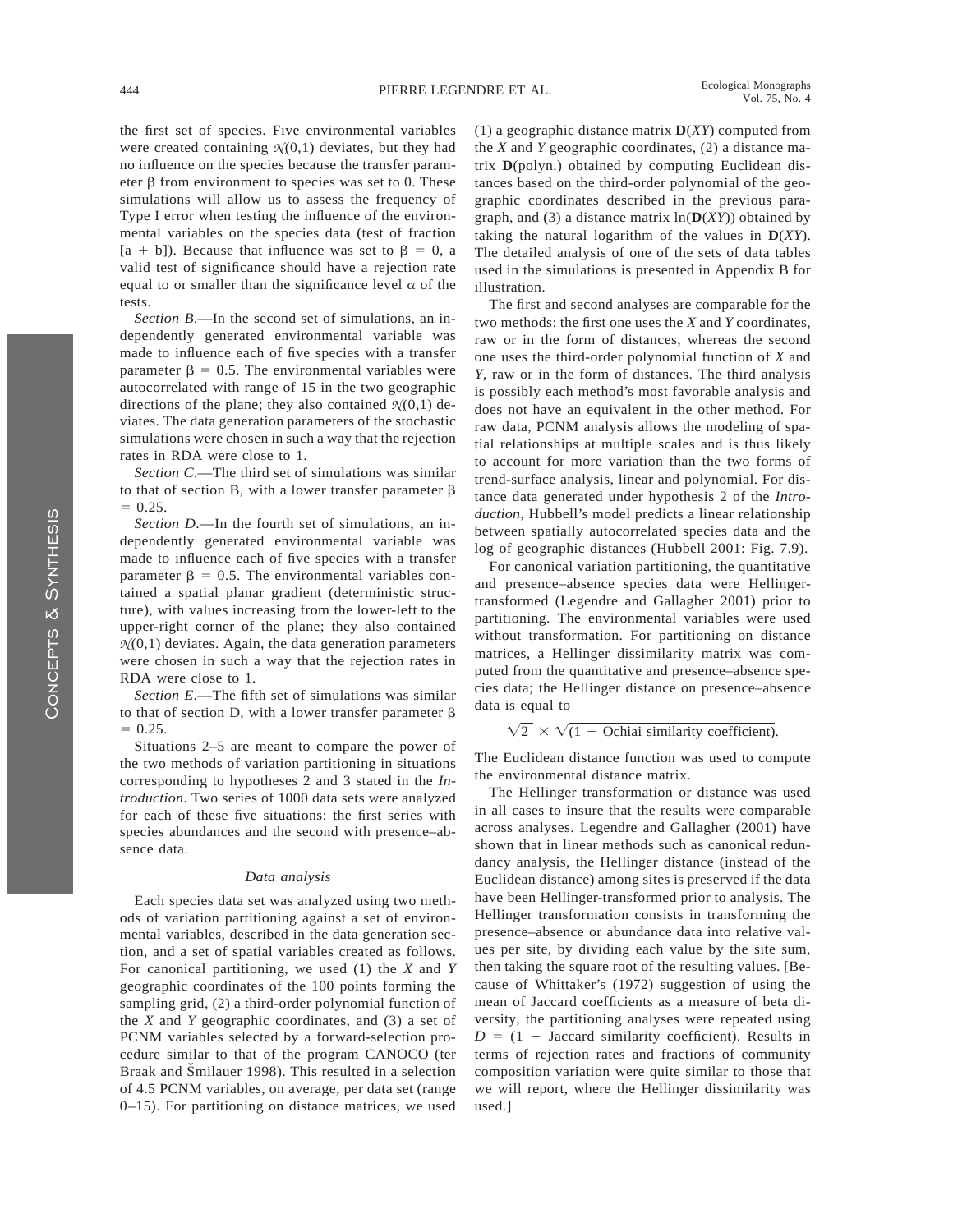In the simulation program, three canonical analyses were necessary to compute the fractions of variation  $[a + b + c]$ ,  $[a + b]$ ,  $[b + c]$ ,  $[a]$ ,  $[b]$ , and  $[c]$  of Fig. 1 and test them (except [b]) for significance. However, when using standard canonical analysis software, e.g., CANOCO, five separate analyses are necessary to test all fractions of variation, as described in Borcard et al. (1992) and in Legendre and Legendre (1998: Section 13.5). On the Mantel side, three regressions on distance matrices were necessary: a simple regression of species on environmental distances provided an estimate and test of fraction  $[a + b]$ , a simple regression of species on geographic distances procured an estimate and test of fraction  $[b + c]$ , whereas a multiple regression of species vs. environmental and geographic distances produced an estimate and test of fraction  $[a + b + c]$ . It also provided tests of fractions [a] and [c] because tests of the partial regression coefficient are equivalent to tests of partial correlation coefficients as could be done by partial Mantel tests; estimates of fractions [a], [b] and [c] in the distance world were obtained from  $[a + b + c]$ ,  $[a + b]$  and  $[b + c]$  by subtraction. Fraction [b] contains variation explained by the environmental variables that is also spatially structured; this fraction cannot be tested for significance because it is only obtained by subtraction, and not by estimation of an explicit parameter in the regression model (Borcard et al. 1992, Legendre and Legendre 1998). Tests of significance involved 999 random permutations in all cases.

Fraction [d], which contains residuals, is not reported, although it was quite high in all analyses. It is easy to compute as  $(1 - [a + b + c])$ . These high [d] values are due to our choice of data generation parameters: had we generated species data more highly determined by the environmental and spatial variables, all fractions would have been significant using the two methods of analysis and it would not have been possible to determine which one had higher power. So we chose, instead, to generate species and environmental data with weak spatial structures and small correlations between the environmental and spatial data.

#### *Results and discussion*

The simulation results, reported in Table 1 and Fig. 3 (numerical results in Appendix C, Table C1), show the following:

*1. Fig. 3 and Appendix C Table C1*.—Under all simulated conditions, regression on distance matrices highly underestimated the portions of the species variation explained by the environmental variables alone (Table C1, columns  $[a + b]$ , the spatial relationships alone (columns  $[b + c]$ ), or both sources of variation (columns  $[a + b + c]$ ). Dutilleul et al. (2000) showed, analytically and by simulations, that in the case of normal error, the Mantel correlation estimates the square of the correlation between two variables. Our simulations used more complex and spatially autocorrelated error components; nevertheless, the fractions of vari-



FIG. 3. Simulation results for presence–absence data: proportion of the species variation in the fractions shown in Fig. 1 (means after 1000 simulations). (A)–(E) are the different types of simulations. The *x*-axis shows different treatments of the geographic information. See *Simulation study: canonical analysis vs. Mantel test; Data analysis.* Detailed numerical results are presented in Appendix C, Table C1.

 $D(XY)$ 

 $D(Pol.)$   $ln(D(XY))$ 

 $X$ 

Polyn.

**PCNM**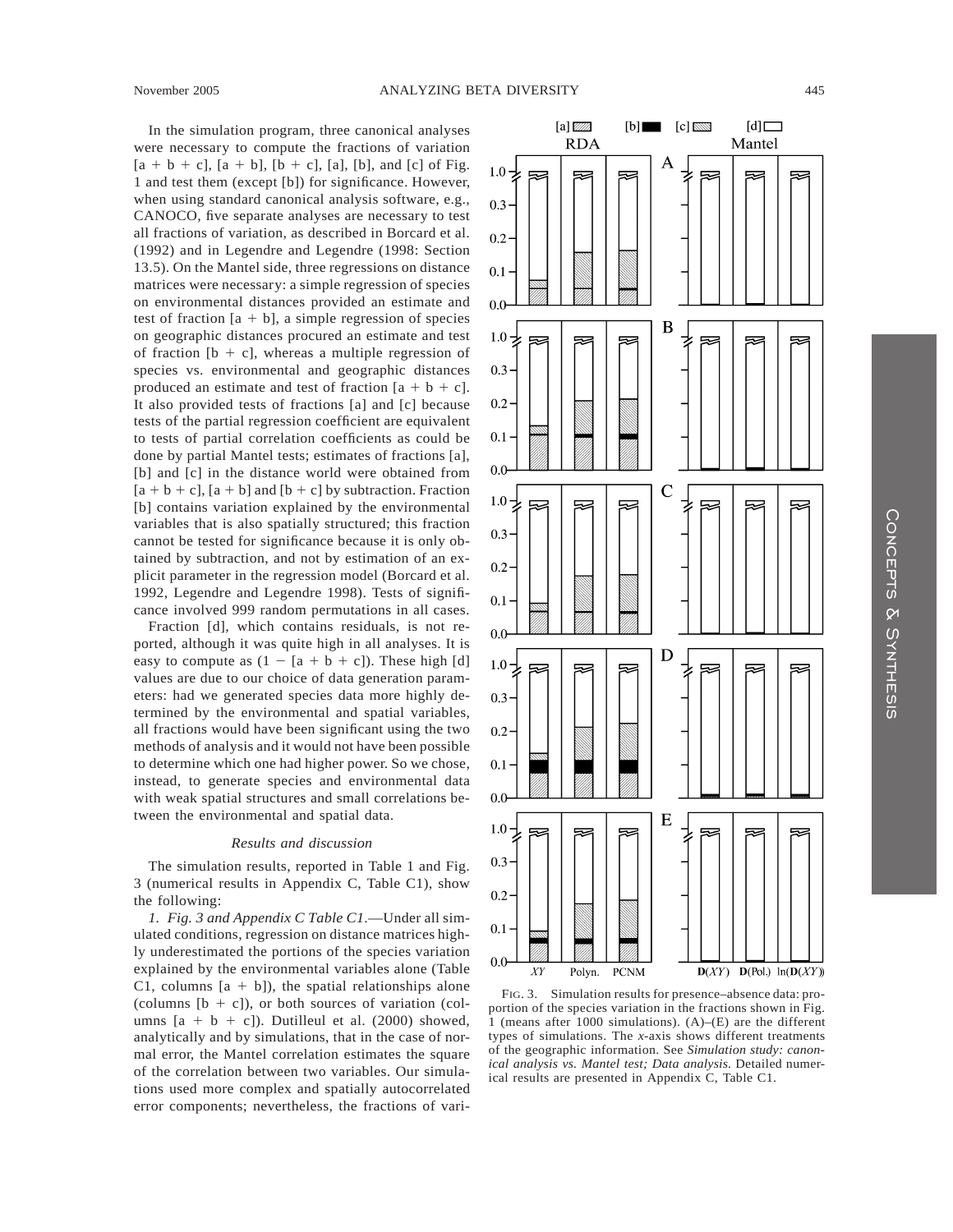TABLE 1. Simulation results: rates of rejection of the null hypothesis,  $H_0$  (trace of the fraction is 0), at the  $\alpha = 5\%$  level after 1000 simulations.

|                                                                                                                                       |       |       | Species abundance |       |       |                               |       |       |       |       |
|---------------------------------------------------------------------------------------------------------------------------------------|-------|-------|-------------------|-------|-------|-------------------------------|-------|-------|-------|-------|
| Partitioning method $[a + b + c] [a + b] [b + c]$                                                                                     |       |       |                   | [a]   | [c]   | $[a + b + c] [a + b] [b + c]$ |       |       | [a]   | [c]   |
| A) S unrelated to E ( $\beta = 0$ ), S autocorrelated (range = 15), $E \sim \mathcal{N}(0,1)$ ; [a + b], Type I error; [b + c], power |       |       |                   |       |       |                               |       |       |       |       |
| RDA. XY                                                                                                                               | 0.109 | 0.040 | 0.214             | 0.042 | 0.203 | 0.102                         | 0.045 | 0.191 | 0.045 | 0.168 |
| RDA, polynomial                                                                                                                       | 0.280 | 0.037 | 0.391             | 0.052 | 0.361 | 0.261                         | 0.047 | 0.344 | 0.045 | 0.324 |
| RDA, PCNM                                                                                                                             | 0.915 | 0.037 | 0.989             | 0.039 | 0.983 | 0.916                         | 0.056 | 0.992 | 0.059 | 0.987 |
| Mantel, $\mathbf{D}(XY)$                                                                                                              | 0.067 | 0.041 | 0.115             | 0.040 | 0.115 | 0.106                         | 0.067 | 0.133 | 0.066 | 0.133 |
| Mantel, $D(polyn.)$                                                                                                                   | 0.062 | 0.047 | 0.071             | 0.046 | 0.071 | 0.068                         | 0.064 | 0.082 | 0.063 | 0.080 |
| Mantel, $ln(D(XY))$                                                                                                                   | 0.073 | 0.039 | 0.171             | 0.039 | 0.170 | 0.134                         | 0.066 | 0.222 | 0.066 | 0.225 |
| B) S related to E ( $\beta$ = 0.5), S autocorrelated (range = 15), E autocorrelated (range = 15)                                      |       |       |                   |       |       |                               |       |       |       |       |
| RDA, XY                                                                                                                               | 0.997 | 0.997 | 0.211             | 0.997 | 0.199 | 0.963                         | 0.973 | 0.194 | 0.964 | 0.181 |
| RDA, polynomial                                                                                                                       | 0.989 | 0.997 | 0.358             | 0.996 | 0.314 | 0.944                         | 0.971 | 0.327 | 0.950 | 0.304 |
| RDA, PCNM                                                                                                                             | 1.000 | 0.997 | 0.995             | 0.995 | 0.979 | 0.999                         | 0.970 | 0.993 | 0.954 | 0.986 |
| Mantel, $\mathbf{D}(XY)$                                                                                                              | 0.296 | 0.281 | 0.104             | 0.281 | 0.107 | 0.501                         | 0.487 | 0.124 | 0.478 | 0.121 |
| Mantel, $D(polyn.)$                                                                                                                   | 0.213 | 0.285 | 0.088             | 0.288 | 0.083 | 0.386                         | 0.492 | 0.081 | 0.488 | 0.081 |
| Mantel, $ln(D(XY))$                                                                                                                   | 0.308 | 0.279 | 0.161             | 0.281 | 0.153 | 0.529                         | 0.488 | 0.199 | 0.481 | 0.188 |
| C) S related to E ( $\beta$ = 0.25), S autocorrelated (range = 15), E autocorrelated (range =                                         |       |       |                   |       |       |                               | 15)   |       |       |       |
| RDA. XY                                                                                                                               | 0.536 | 0.510 | 0.188             | 0.498 | 0.192 | 0.490                         | 0.426 | 0.187 | 0.429 | 0.182 |
| RDA, polynomial                                                                                                                       | 0.615 | 0.505 | 0.370             | 0.428 | 0.328 | 0.559                         | 0.432 | 0.342 | 0.380 | 0.313 |
| RDA, PCNM                                                                                                                             | 0.982 | 0.514 | 0.993             | 0.414 | 0.985 | 0.981                         | 0.434 | 0.993 | 0.366 | 0.987 |
| Mantel, $\mathbf{D}(XY)$                                                                                                              | 0.099 | 0.080 | 0.089             | 0.082 | 0.091 | 0.141                         | 0.127 | 0.121 | 0.123 | 0.122 |
| Mantel, $D(polyn.)$                                                                                                                   | 0.082 | 0.074 | 0.078             | 0.073 | 0.077 | 0.108                         | 0.122 | 0.083 | 0.121 | 0.084 |
| Mantel, $ln(D(XY))$                                                                                                                   | 0.102 | 0.077 | 0.148             | 0.075 | 0.149 | 0.179                         | 0.119 | 0.190 | 0.118 | 0.186 |
| D) S related to E ( $\beta = 0.5$ ), S autocorrelated (range = 15), E with deterministic gradient                                     |       |       |                   |       |       |                               |       |       |       |       |
| RDA. XY                                                                                                                               | 0.991 | 0.995 | 0.974             | 0.785 | 0.118 | 0.955                         | 0.971 | 0.922 | 0.733 | 0.091 |
| RDA, polynomial                                                                                                                       | 0.987 | 0.996 | 0.903             | 0.750 | 0.291 | 0.951                         | 0.970 | 0.848 | 0.683 | 0.277 |
| RDA, PCNM                                                                                                                             | 1.000 | 0.998 | 0.999             | 0.845 | 0.962 | 1.000                         | 0.969 | 0.999 | 0.794 | 0.959 |
| Mantel, $\mathbf{D}(XY)$                                                                                                              | 0.593 | 0.586 | 0.578             | 0.357 | 0.175 | 0.749                         | 0.741 | 0.698 | 0.570 | 0.222 |
| Mantel, $D(polyn.)$                                                                                                                   | 0.430 | 0.585 | 0.140             | 0.501 | 0.066 | 0.651                         | 0.740 | 0.223 | 0.675 | 0.068 |
| Mantel, $ln(D(XY))$                                                                                                                   | 0.638 | 0.582 | 0.741             | 0.370 | 0.293 | 0.776                         | 0.739 | 0.798 | 0.574 | 0.366 |
| E) S related to E ( $\beta$ = 0.25), S autocorrelated (range = 15), E with deterministic gradient                                     |       |       |                   |       |       |                               |       |       |       |       |
| RDA, XY                                                                                                                               | 0.517 | 0.534 | 0.563             | 0.206 | 0.111 | 0.454                         | 0.486 | 0.513 | 0.202 | 0.083 |
| RDA, polynomial                                                                                                                       | 0.631 | 0.539 | 0.608             | 0.196 | 0.294 | 0.554                         | 0.481 | 0.538 | 0.189 | 0.270 |
| RDA, PCNM                                                                                                                             | 0.980 | 0.536 | 0.997             | 0.294 | 0.982 | 0.979                         | 0.492 | 0.996 | 0.246 | 0.979 |
| Mantel, $\mathbf{D}(XY)$                                                                                                              | 0.149 | 0.147 | 0.204             | 0.094 | 0.111 | 0.256                         | 0.237 | 0.279 | 0.135 | 0.132 |
| Mantel, $D(polyn.)$                                                                                                                   | 0.118 | 0.149 | 0.091             | 0.119 | 0.065 | 0.193                         | 0.233 | 0.115 | 0.189 | 0.075 |
| Mantel, $ln(D(XY))$                                                                                                                   | 0.172 | 0.148 | 0.322             | 0.090 | 0.194 | 0.296                         | 0.232 | 0.400 | 0.129 | 0.217 |

*Notes:* Abbreviations are: *S*, species; *E*, environmental variables; *XY*, geographic coordinates of the sites. Range is the range parameter of the variogram for generation of autocorrelation; the size of the simulation field was  $100 \times 100$  (arbitrary units).

ation reported in Table C1 are in general agreement with the findings of Dutilleul et al. The coefficients of determination  $(R^2)$  obtained by regression on distance matrices are thus clearly not estimates of the proportions of variation explained by the explanatory variables.

Appendix A shows that the portions of variation estimated by canonical analysis are statistically correct estimates of fractions of the community composition variation (beta diversity). Hence, regression on distance matrices, applied to data simulated to be at least partly similar to the data collected to study the origin of variation in species composition among sites, produced incorrect partitioning of that variation.

The objective of these simulations was to compare RDA to regression on distance matrices, not RDA using a cubic polynomial function of the geographic coordinates to PCNM analysis. PCNM analysis always produced a portion of explained variation not much larger

than RDA using the polynomial function. Forward selection was applied in the case of PCNM analysis, and resulted in the selection of 4.5 PCNM variables on average, whereas RDA using the polynomial was always conducted with the nine monomials. The adjusted coefficient of determination,  $R_{\text{adj}}^2$ , is more suitable than *R*<sup>2</sup> for comparing regression or canonical analysis results obtained using different numbers of objects and explanatory variables. Thus,  $R_{\text{adj}}^2$  would provide a fairer representation of the differences in explained variation between sets of simulations. For the first group of simulations, for example (A in Fig. 3 and Table C1),  $R_{\text{adj}}^2$ for the total explained variation  $[a + b + c]$  is 0.0053 for RDA using *XY,* 0.0200 for RDA using the polynomial, and 0.0742 for RDA using PCNM after forward selection. In all of our simulations, PCNM analysis always extracted more information from the species data than RDA based upon a cubic polynomial of the geographic coordinates.  $R_{\text{adj}}^2$  could not be applied to the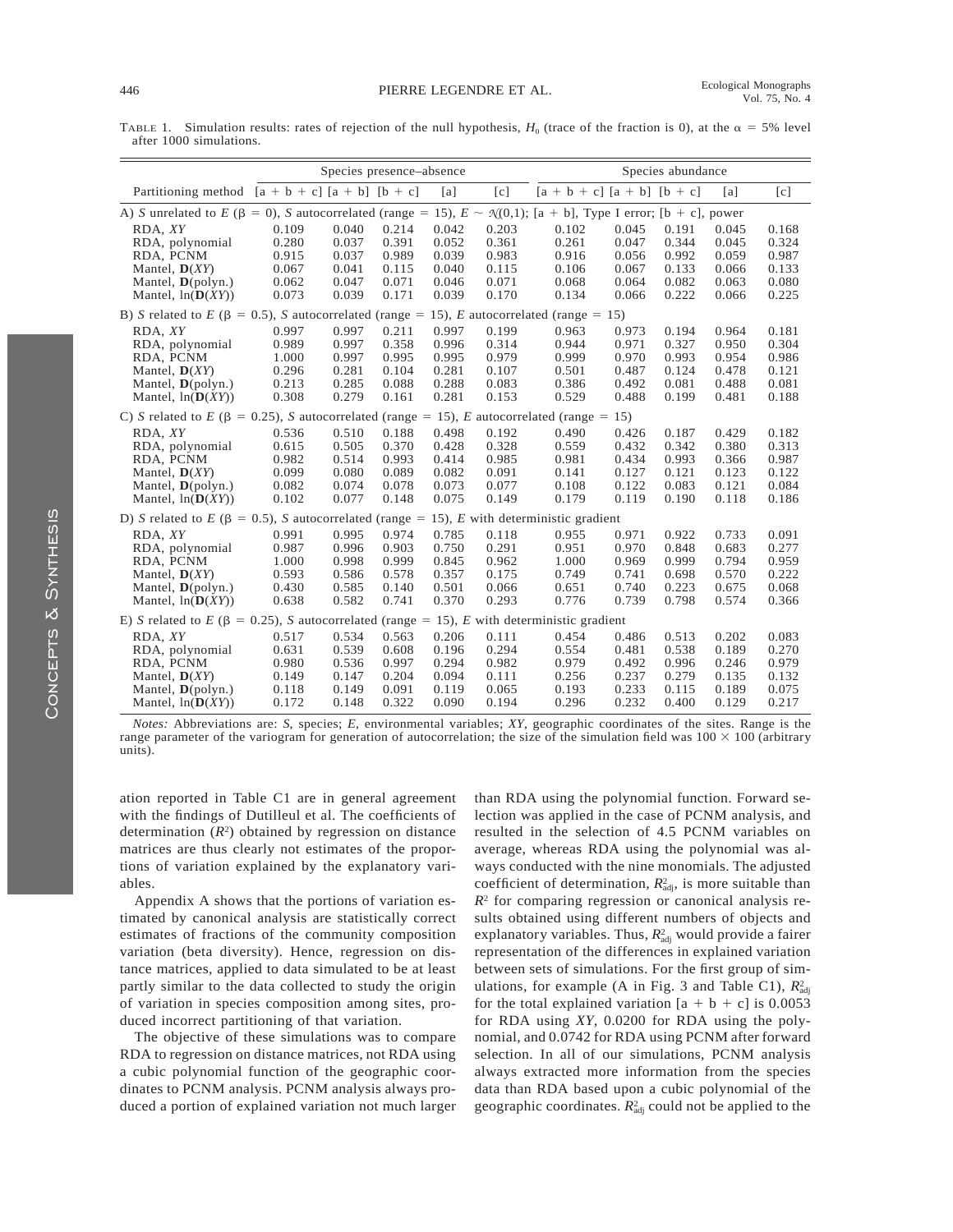whole simulation study, however, because we do not know how to calculate it in the case of the Mantel test.

It is interesting to note that there was not much difference between the partitioning results obtained for the simulated presence–absence and abundance data.

2. Table 1A, columns  $[a + b]$  and  $[a]$ .—Type I error, which is the frequency of rejection of the null hypothesis when  $H_0$  is true, was correct for both methods. The significance level used in the simulation tests,  $\alpha = 0.05$ , was inside the 95% confidence intervals of the rejection rates in all cases. Had the species and environmental data sets both been spatially structured, we would have expected the tests to be too liberal and the rejection rates to be higher than  $\alpha$  (property shown for partial Mantel test by Oden and Sokal 1992, and for correlation and regression analysis by Legendre et al. 2002).

*3. Table 1*.—In all simulations in which an effect was present (Table 1A, columns  $[b + c]$  and  $[c]$ , and Table 1B–E), canonical analysis rejected the null hypothesis with frequencies much higher than regression on distance matrices. That was the case, in particular, when comparing each method's most favorable form of spatial analysis, i.e., PCNM analysis in the canonical case and regression on logged distances in the Mantel case. Canonical analysis clearly has much higher power than regression on distance matrices to detect effects of environmental or spatial explanatory variables on species data.

In Table  $Cl(A)$ , one may wonder why the environmental variables (fractions  $[a + b]$ ) explain more of the species variation in RDA than in Mantel tests; in this set of simulations, there was no effect of the environmental variables on the species ( $\beta = 0$ ). The reason is that five environmental variables were present in the analysis in RDA, whereas in regression on distance matrices these variables were combined into a single distance matrix. A random variable in regression explains, on average, a portion  $1/(n-1)$  of the response data by chance alone. Thus, using five environmental variables, we expect RDA to explain by chance, on average,  $5/(100 - 1) = 0.0505$  of the species data in our simulations. This is very close to the values reported in the table. By this criterion, the variation explained by linear trend surface analysis (RDA on the *X* and *Y* geographic coordinates) in columns  $[b + c]$ is random in sections a, b, and c of the table because the reported values are close to 0.0202, the value expected from regression on two random variables. In sections d and e of the table, the linear trend surface (RDA, *XY*) has slightly more success, producing explained variation from 0.03 to 0.06 in columns  $[b +$ c]. This is because the environmental variables contained a deterministic gradient in these simulations.

In regression on distance matrices, a single variable would explain by chance, on average,  $1/(100 - 1) =$ 0.0101 of the species data, assuming that a random effect turned into a distance matrix behaves in the same way in regression on distance matrices as in ordinary multiple regression or RDA. This is slightly higher than the observed values. Accounting for the effect reported by Dutilleul et al. (2000) and described in paragraph 1 of this subsection, the portion of explained variation should be  $0.0101^2 = 0.0001$ , which is slightly lower than the values reported in the table.

#### **CONCLUSION**

In recent years, several authors who were studying the variation in community composition among sites (beta diversity) have used variation partitioning on distance matrices (Mantel approach) instead of canonical partitioning. These authors have certainly used partitioning on distance matrices in good faith, after discovering that partial Mantel tests (Smouse et al. 1986) or our program for regression on distance matrices (Casgrain 2001) would do the job. Their results triggered our interest and led us to compare variation partitioning done in two different ways, on raw data and on distance matrices, for data corresponding to questions concerning the variation in community composition among sites (level-2 questions in *Analyzing beta diversity*), generated under hypotheses about the origin of the variation of community composition among sites. The generated data correspond, at least in part, to hypotheses 2 and 3 of the *Introduction* about the origin of beta diversity.

The theoretical developments and simulation results reported in this paper allow us to conclude the following. (1) The variance of the community composition table is a measure of beta diversity. (2) The variance of a dissimilarity matrix among sites is not the variance of the community composition table, or a measure of beta diversity; hence, partitioning on distance matrices should not be used to study the variation in community composition among sites. (3) In all of our simulations, partitioning on distance matrices underestimated the amount of variation in community composition explained by the raw data approach. (4) The tests of significance had less power than the tests of canonical ordination. Hence, the proper statistical procedure for partitioning the spatial variation of community composition data among environmental and spatial components, and for testing hypotheses about the origin and maintenance of variation in community composition among sites, is canonical partitioning. The Mantel approach is appropriate for testing hypotheses concerning the variation in beta diversity among groups of sites (level-3 hypotheses). Regression on distance matrices is also appropriate to fit models to similarity decay plots. It should not be used for questions related to the variation in the raw community composition data among sites.

Our conclusions about the domain of application of the Mantel test apply to the analysis of similarity (AN-OSIM) as well, a test of significance of matrix correlation used in marine biology. ANOSIM (Clarke 1988,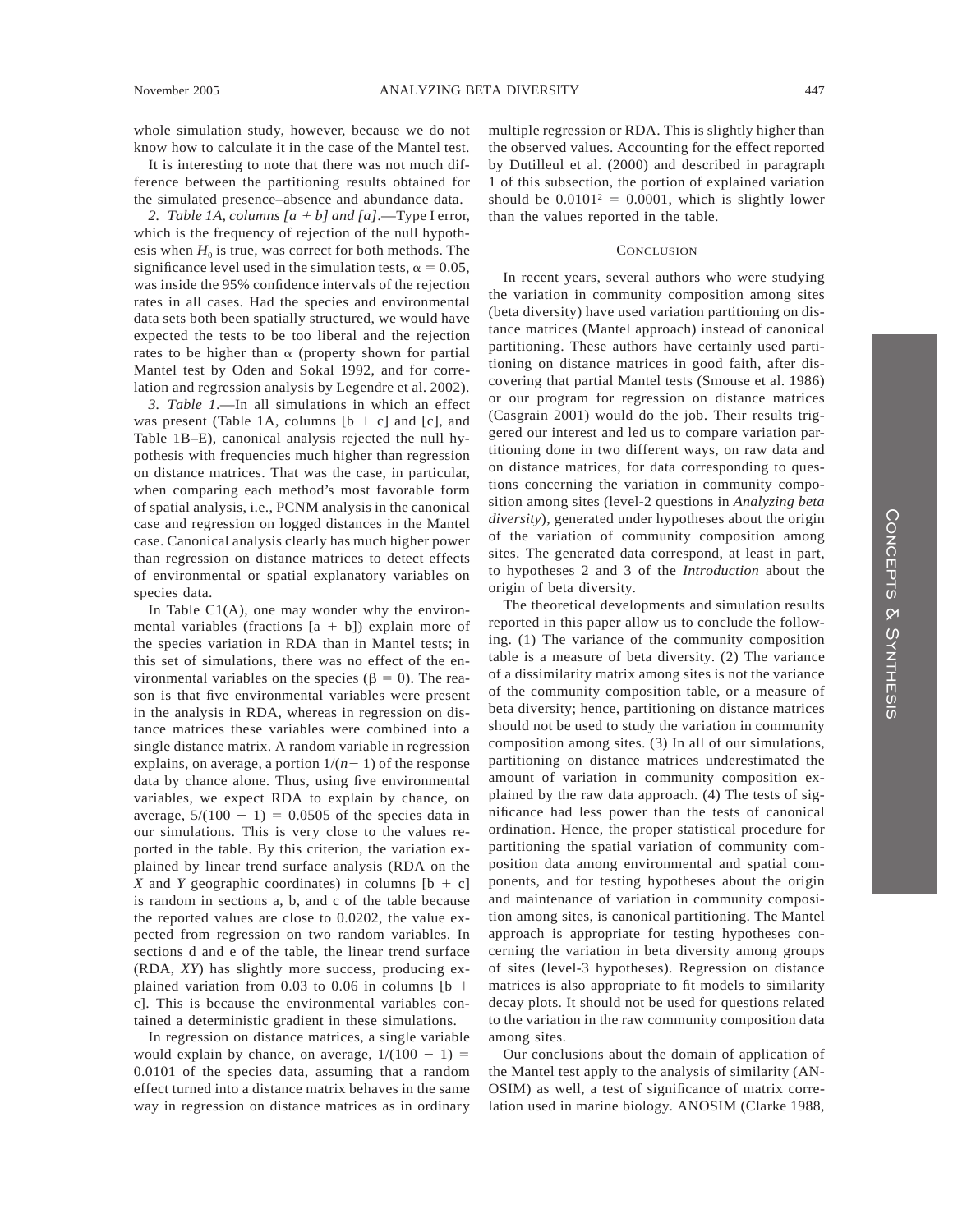1993) is simply a form of the Mantel test (Legendre and Legendre 1998: section 10.5).

The simulations reported in this paper provide important results regarding the Type I error and power of the permutation test commonly used in canonical analysis when applied to community composition variation. We also tested the power of PCNMs in spatial analysis and concluded that they provide a much better representation of spatial structures than other procedures commonly used by ecologists, such as trend surface analysis.

Simulated data are always a simplification compared to the complexity of ecological data observed in the field. This is certainly true for the data analyzed in this paper, despite our efforts to build into them the key properties necessary for the purpose of comparing the two variation partitioning procedures: species data structure close to those observed in nature, different intensities of the relationships between species and environmental variables (including the absence of such relationships), spatial structure due to autocorrelation in the species data, and to autocorrelation or deterministic processes in the environmental data.

We hope that this paper will reach the ecologists who will be producing the environmental studies on which world deciders may base scientific management decisions about biodiversity in endangered environments.

#### **ACKNOWLEDGMENTS**

This paper has greatly benefited from discussions and detailed comments by Hanna Tuomisto and Kalle Ruokolainen, and from interesting comments from two anonymous reviewers. Access to the computers of the *Environnement Scientifique Intégré* (ESI) of Université de Montréal for our simulation work is gratefully acknowledged, with special thanks to Bernard Lorazo. This research was supported by NSERC grant number OGP0007738 to P. Legendre.

#### LITERATURE CITED

- Allan, J. D. 1975. Components of diversity. Oecologia **18**: 359–367.
- Anderson, M. J., and N. A. Gribble. 1998. Partitioning the variation among spatial, temporal and environmental components in a multivariate data set. Australian Journal of Ecology **23**:158–167.
- Bell, G. 2001. Neutral macroecology. Science **293**:2413– 2418.
- Borcard, D., and P. Legendre. 1994. Environmental control and spatial structure in ecological communities: an example using oribatid mites (Acari, Oribatei). Environmental and Ecological Statistics **1**:37–53.
- Borcard, D., and P. Legendre. 2002. All-scale spatial analysis of ecological data by means of principal coordinates of neighbour matrices. Ecological Modelling **153**:51–68.
- Borcard, D., P. Legendre, C. Avois-Jacquet, and H. Tuomisto. 2004. Dissecting the spatial structure of ecological data at multiple scales. Ecology **85**:1826–1832.
- Borcard, D., P. Legendre, and P. Drapeau. 1992. Partialling out the spatial component of ecological variation. Ecology **73**:1045–1055.
- Bray, R. J., and J. T. Curtis. 1957. An ordination of the upland forest communities of southern Wisconsin. Ecological Monographs **27**:325–349.
- Casgrain, P. 2001. Permute! Version 3.4 user's manual. Département de sciences biologiques, Université de Montréal, Montreal, Quebec, Canada.
- Clarke, K. R. 1988. Detecting change in benthic community structure. Pages 131–142 *in* R. Oger, editor. Proceedings of Invited Papers, 14th International Biometric Conference, Namur, Belgium. Société Adolphe Quételet, Gembloux, Belgium.
- Clarke, K. R. 1993. Non-parametric multivariate analyses of changes in community structure. Australian Journal of Ecology **18**:117–143.
- Condit, R., N. et al. 2002. Beta-diversity in tropical forest trees. Science **295**:666–669.
- Decaens, T., and J. P. Rossi. 2001. Spatio-temporal structure of earthworm community and soil heterogeneity in a tropical pasture. Ecography **24**:671–682.
- Deutsch, C. V., and A. G. Journel. 1992. GSLIB: geostatistical software library and user's guide. Oxford University Press, New York, New York, USA.
- Dutilleul, P., J. D. Stockwell, D. Frigon, and P. Legendre. 2000. The Mantel-Pearson paradox: statistical considerations and ecological implications. Journal of Agricultural, Biological and Environmental Statistics **5**(2):131–150.
- Erkkilä, H. M. J. B. 1998. Seed banks of grazed and ungrazed Baltic seashore meadows. Journal of Vegetation Science **9**: 395–408.
- Fortin, M.-J., and J. Gurevitch. 1993. Mantel tests: spatial structure in field experiments. Pages 342–359 *in* S. M. Scheiner and J. Gurevitch, editors. Design and analysis of ecological experiments. Chapman and Hall, New York, New York, USA.
- Gauch, H. G., Jr., and R. H. Whittaker. 1972. Coenocline simulation. Ecology **53**:446–451.
- Gentry, A. H. 1988. Changes in plant community diversity and floristic composition on environmental and geographical gradients. Annals of the Missouri Botanical Garden **75**: 1–34.
- Greenberg, J. H. 1956. The measurement of linguistic diversity. Language **32**:109–115.
- He, F. 2005. Deriving a neutral model of species abundance from fundamental mechanisms of population dynamics. Functional Ecology **19**:187–193.
- Hill, M. O. 1973. Diversity and evenness: a unifying notation and its consequences. Ecology **54**:427–432.
- Hubbell, S. P. 2001. The unified neutral theory of biodiversity and biogeography. Princeton University Press, Princeton, New Jersey, USA.
- Hutchinson, G. E. 1957. Concluding remarks. Cold Spring Harbor Symposia on Quantitative Biology **22**:15–427.
- Jutila, H. M. 2002. Seed banks of river delta meadows on the west coast of Finland. Annales Botanici Fennici **39**: 49–61.
- Kerlinger, F. N., and E. J. Pedhazur. 1973. Multiple regression in behavioral research. Holt, Rinehart and Winston, New York, New York, USA.
- Kiflawi, M., and M. Spencer. 2004. Confidence intervals and hypothesis testing for beta diversity. Ecology **85**:2895– 2900.
- Koch, L. F. 1957. Index of biotal dispersity. Ecology **38**:145– 148.
- Lande, R. 1996. Statistics and partitioning of species diversity, and similarity among multiple communities. Oikos **76**: 5–13.
- Legendre, P. 1990. Quantitative methods and biogeographic analysis. Pages 9–34 *in* D. J. Garbary and R. G. South, editors. Evolutionary biogeography of the marine algae of the North Atlantic. NATO ASI Series. Volume G 22. Springer-Verlag, Berlin, Germany.
- Legendre, P. 1993. Spatial autocorrelation: trouble or new paradigm? Ecology **74**:1659–1673.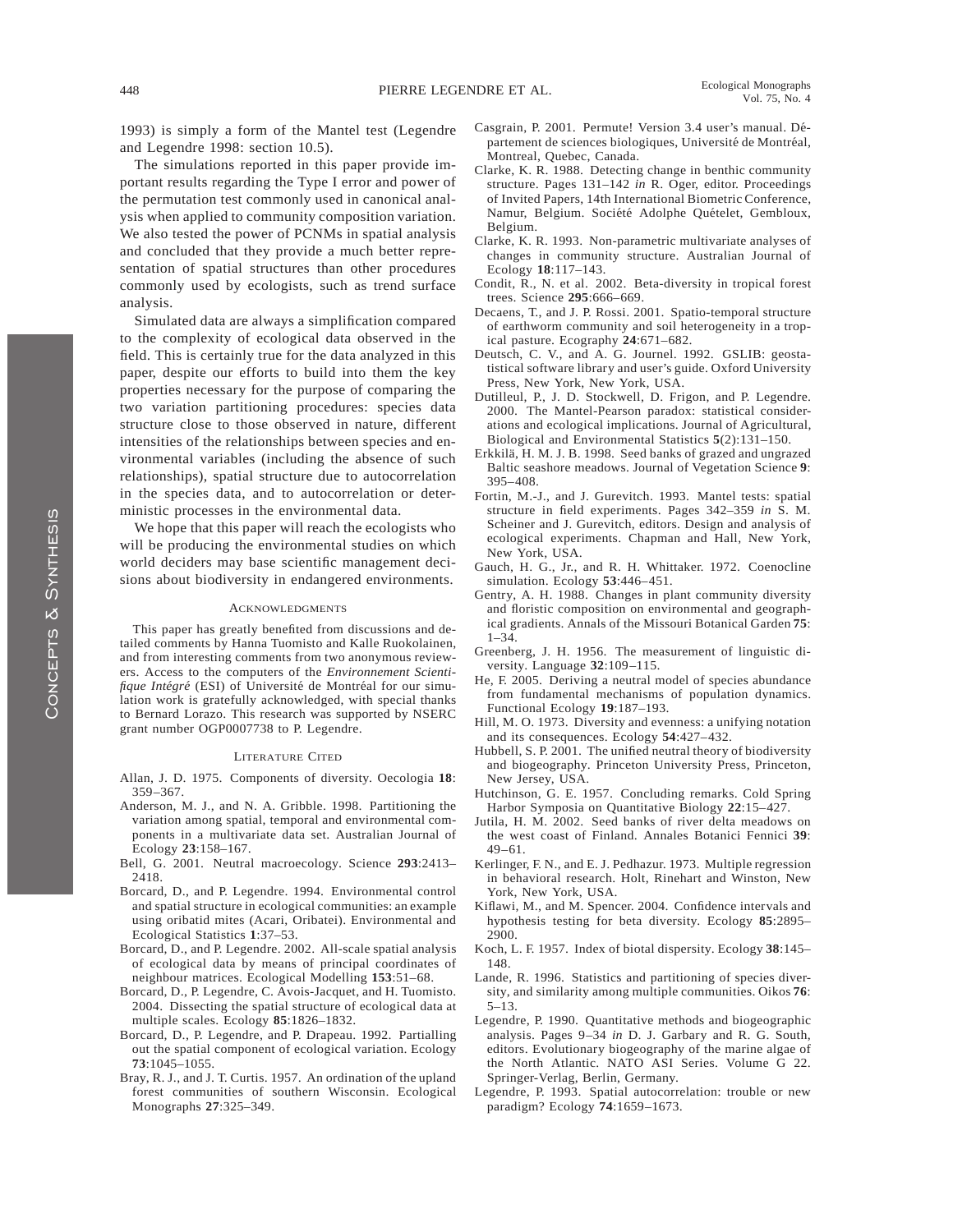- Legendre, P. 2000. Comparison of permutation methods for the partial correlation and partial Mantel tests. Journal of Statistical Computation and Simulation **67**:37–73.
- Legendre, P., and M. J. Anderson. 1999. Distance-based redundancy analysis: testing multispecies responses in multifactorial ecological experiments. Ecological Monographs **69**:1–24.
- Legendre, P., M. R. T. Dale, M.-J. Fortin, P. Casgrain, and J. Gurevitch. 2004. Effects of spatial structures on the results of field experiments. Ecology **85**:3202–3214.
- Legendre, P., M. R. T. Dale, M.-J. Fortin, J. Gurevitch, M. Hohn, and D. Myers. 2002. The consequences of spatial structure for the design and analysis of ecological field surveys. Ecography **25**:601–615.
- Legendre, P., and E. D. Gallagher. 2001. Ecologically meaningful transformations for ordination of species data. Oecologia **129**:271–280.
- Legendre, P., F.-J. Lapointe, and P. Casgrain. 1994. Modeling brain evolution from behavior: a permutational regression approach. Evolution **48**:1487–1499.
- Legendre, P., and L. Legendre. 1998. Numerical ecology. Second English edition. Elsevier, Amsterdam, The Netherlands.
- Legendre, P., and M. Troussellier. 1988. Aquatic heterotrophic bacteria: modeling in the presence of spatial autocorrelation. Limnolology and Oceanography **33**:1055–1067.
- Levins, R. 1968. Evolution in changing environments: some theoretical explorations. Princeton University Press, Princeton, New Jersey, USA.
- MacArthur, R., H. Recher, and M. Cody. 1966. On the relation between habitat selection and species diversity. American Naturalist **100**:319–332.
- Magnan, P., M. A. Rodríguez, P. Legendre, and S. Lacasse. 1994. Dietary variation in a freshwater fish species: relative contribution of biotic interactions, abiotic factors, and spatial structure. Canadian Journal of Fisheries and Aquatic Sciences **51**:2856–2865.
- Mantel, N. 1967. The detection of disease clustering and a generalized regression approach. Cancer Research **27**:209– 220.
- Méot, A., P. Legendre, and D. Borcard. 1998. Partialling out the spatial component of ecological variation: questions and propositions in the linear modeling framework. Environmental and Ecological Statistics **5**:1–27.
- Milligan, G. W. 1996. Clustering validation—results and implications for applied analyses. Pages 341–375 *in* P. Arabie, L. J. Hubert, and G. De Soete, editors. Clustering and classification. World Scientific Publishing, River Edge, New Jersey, USA.
- Mulder, C., D. De Zwart, H. J. Van Wijnen, A. J. Schouten, and A. M. Breure. 2003. Observational and simulated evidence of ecological shifts within the soil nematode community of agroecosystems under conventional and organic farming. Functional Ecology **17**:516–525.
- Nekola, J. C., and P. S. White. 1999. The distance decay of similarity in biogeography and ecology. Journal of Biogeography **26**:867–878.
- Oden, N. L., and R. R. Sokal. 1992. An investigation of threematrix permutation tests. Journal of Classification **9**:275– 290.
- Odum, E. P. 1950. Bird populations of the Highlands (North Carolina) plateau in relation to plant succession and avian invasion. Ecology **31**:587–605.
- Økland, R. H. 2003. Partitioning the variation in a plot-byspecies data matrix that is related to *n* sets of explanatory variables. Journal of Vegetation Science **14**:693–700.
- Orwig, D. A., D. R. Fosterand, and D. L. Mausel. 2002. Landscape patterns of hemlock decline in New England due to the introduced hemlock woolly adelgid. Journal of Biogeography **29**:1475–1487.
- Parris, K. M., and M. A. McCarthy. 1999. What influences the structure of frog assemblages at forest streams? Australian Journal of Ecology **24**:495–502.
- Paszkowski, C. A., and W. M. Tonn. 2000. Community concordance between the fish and aquatic birds of lakes in northern Alberta, Canada: the relative importance of environmental and biotic factors. Freshwater Biology **43**: 421–437.
- Pélissier, R., P. Couteron, S. Dray, and D. Sabatier. 2003. Consistency between ordination techniques and diversity measurements: two strategies for species occurrence data. Ecology **84**:242–251.
- Phillips, O. L., P. N. Vargas, A. L. Monteagudo, A. P. Cruz, M. E. C. Zans, W. G. Sanchez, M. Yli-Halla, and S. Rose. 2003. Habitat association among Amazonian tree species: a landscape-scale approach. Journal of Ecology **91**:757– 775.
- Pitman, N. C. A., J. Terborgh, M. R. Silman, and P. Nuñez V. 1999. Tree species distributions in an upper Amazonian forest. Ecology **80**:2651–2661.
- Pitman, N. C. A., J. W. Terborgh, M. R. Silman, P. Núñez V., D. A. Neill, C. E. Cerón, W. A. Palacios, and M. Aulestia. 2001. Dominance and distribution of tree species in two upper Amazonian terra firme forests. Ecology **82**:2101– 2117.
- Potts, M. D., P. S. Ashton, L. S. Kaufman, and J. B. Plotkin. 2002. Habitat patterns in tropical rain forests: a comparison of 105 plots in Northwest Borneo. Ecology **83**:2782–2797.
- Pozzi, S., and D. Borcard. 2001. Effects of dry grassland management on spider (Arachnida: Araneae) communities on the Swiss occidental plateau. Écoscience 8:32–44.
- Pusey, B. J., M. J. Kennard, and A. H. Arthington. 2000. Discharge variability and the development of predictive models relating stream fish assemblage structure to habitat in northeastern Australia. Ecology of Freshwater Fish **9**: 30–50.
- Quinghong, L., and S. Bråkenhielm. 1995. A statistical approach to decompose ecological variation. Water Air and Soil Pollution **85**:1587–1592.
- Rao, C. R. 1964. The use and interpretation of principal component analysis in applied research. Sankhyaá, Series A **26**:329–358.
- Reynolds, C. E., and G. Houle. 2003. Mantel and partial Mantel tests suggest some factors that may control the local distribution of *Aster laurentianus* at Iles de la Madeleine, Quebec. Plant Ecology **164**:19–27.
- Shannon, C. E. 1948. A mathematical theory of communications. Bell System Technical Journal **27**:379–423.
- Simpson, E. H. 1949. Measurement of diversity. Nature (London) **163**:688.
- Smouse, P. E., J. C. Long, and R. R. Sokal. 1986. Multiple regression and correlation extensions of the Mantel test of matrix correspondence. Systematic Zoology **35**:627–632.
- Somerfield, P. J., and J. D. Gage. 2000. Community structure of the benthos in Scottish Sea-lochs. IV. Multivariate spatial pattern. Marine Biology **136**:1133–1145.
- Spencer, M., S. S. Schwartz, and L. Blaustein. 2002. Are there fine-scale spatial patterns in community similarity among temporary freshwater pools? Global Ecology and Biogeography **11**:71–78.
- Su, J. C., D. M. Debinski, M. E. Jakubauskas, and K. Kindscher. 2004. Beyond species richness: community similarity as a measure of cross-taxon congruence for coarse-filter conservation. Conservation Biology **18**:167–173.
- Svenning, J. C. 1999. Microhabitat specialization in a species-rich palm community in Amazonian Ecuador. Journal of Ecology **87**:55–65.
- ter Braak, C. J. F. 1986. Canonical correspondence analysis: a new eigenvector technique for multivariate direct gradient analysis. Ecology **67**:1167–1179.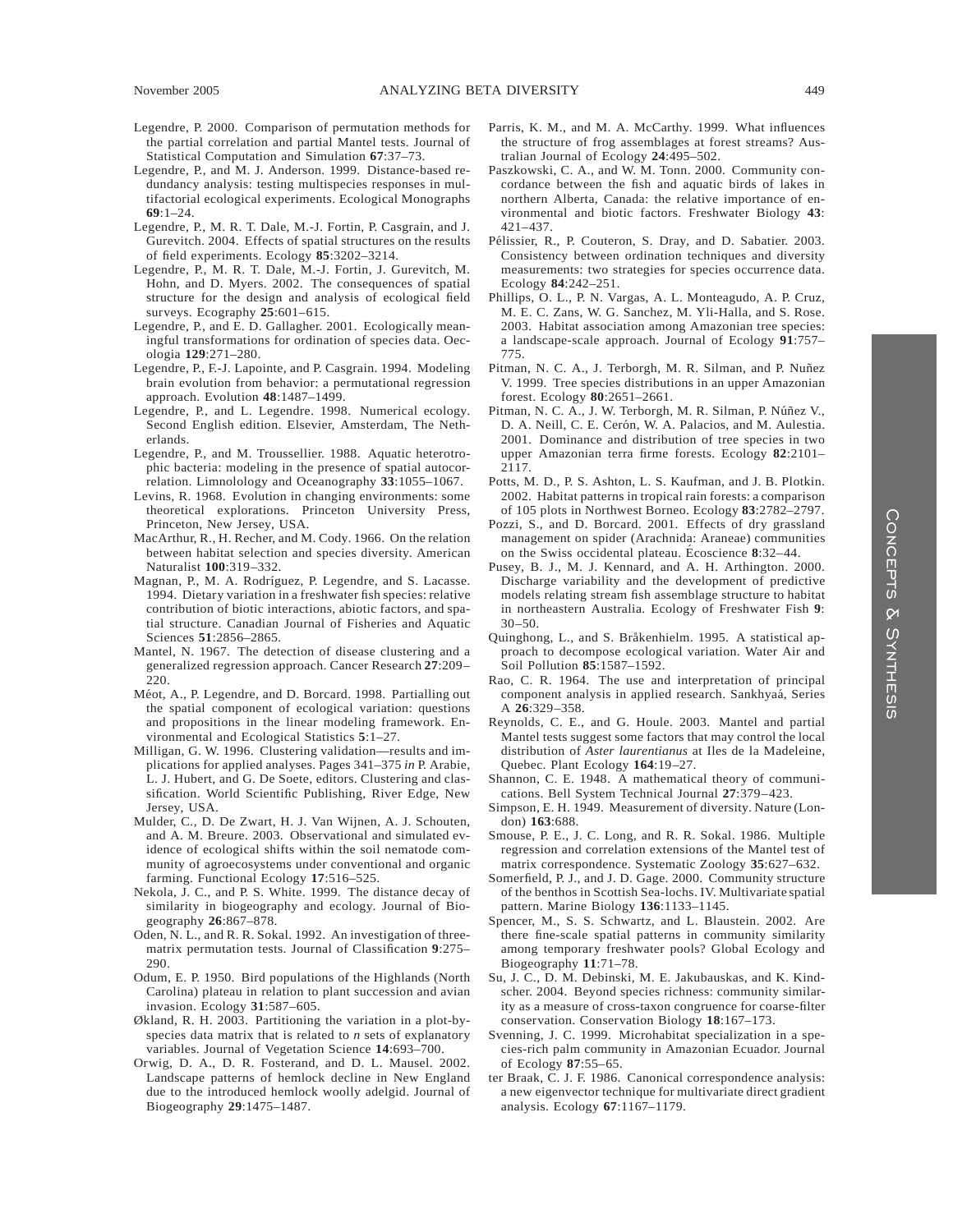- ter Braak, C. J. F. 1987*a.* The analysis of vegetation—environment relationships by canonical correspondence analysis. Vegetatio **69**:69–77.
- ter Braak, C. J. F. 1987*b*. Calibration. Pages 78–90 *in* R. H. G. Jongman, C. J. F. ter Braak, and O. F. R. van Tongeren, editors. Data analysis in community and landscape ecology. Pudoc, Wageningen, The Netherlands. [Reissued in 1995 by Cambridge University Press, Cambridge, UK.]
- ter Braak, C. J. F., and A. P. Schaffers. 2004. Co-correspondence analysis: a new ordination method to relate two community compositions. Ecology **85**:834–846.
- ter Braak, C. J. F., and P. Šmilauer. 1998. CANOCO reference manual and user's guide to CANOCO for Windows. Software for canonical community ordination. Version 4. Centre for Biometry, Wageningen, The Netherlands, and Microcomputer Power, Ithaca, New York, USA.
- Tuomisto, H., A. D. Poulsen, K. Ruokolainen, R. C. Moran, C. Quintana, J. Celi, and G. Canas. 2003*a*. Linking floristic patterns with soil heterogeneity and satellite imagery in Ecuadorian Amazonia. Ecological Applications **13**:352– 371.
- Tuomisto, H., K. Ruokolainen, M. Aguilar, and A. Sarmiento. 2003*b*. Floristic patterns along a 43-km long transect in an Amazonian rain forest. Journal of Ecology **91**:743–756.
- Tuomisto, H., K. Ruokolainen, R. Kalliola, A. Linna, W. Danjoy, and Z. Rodriguez. 1995. Dissecting Amazonian biodiversity. Science **269**:63–66.
- Tuomisto, H., K. Ruokolainen, and M. Yli-Halla. 2003*c*. Dispersal, environment, and floristic variation of western Amazonian forests. Science **299**:241–244.
- Veech, J. A., K. S. Summerville, T. O. Crist, and J. C. Gering. 2002. The additive partitioning of species diversity: recent revival of an old idea. Oikos **99**:3–9.
- Whittaker, R. H. 1952. A study of summer foliage insect communities in the Great Smoky Mountains. Ecological Monographs **22**:1–44.
- Whittaker, R. H. 1956. Vegetation of the Great Smoky Mountains. Ecological Monographs **26**:1–80.
- Whittaker, R. H. 1960. Vegetation of the Siskiyou Mountains, Oregon and California. Ecological Monographs **30**:279– 338.
- Whittaker, R. H. 1972. Evolution and measurement of species diversity. Taxon **21**:213–251.
- Williams, L. R., C. M. Taylor, M. L. Warren, and J. A. Clingenpeel. 2003. Environmental variability, historical contingency, and the structure of regional fish and macroinvertebrate faunas in Ouachita Mountain stream systems. Environmental Biology of Fishes **67**:203–216.

#### **APPENDIX A**

Canonical variation partitioning with statistical details showing that canonical variation partitioning, as per Borcard et al. (1992), provides a correct partitioning of the variation of a response data table **Y**, is available in ESA's Electronic Data Archive: *Ecological Archives* M075-017-A1.

#### **APPENDIX B**

Partitioning examples with an explanation, a table, and three figures showing the analysis of one of the sets of data tables used in the simulation study, are available in ESA's Electronic Data Archive: *Ecological Archives* M075-017-A2.

#### **APPENDIX C**

A table showing simulation results is available in ESA's Electronic Data Archive: *Ecological Archives* M075-017-A3.

#### **SUPPLEMENT 1**

Data generation and analysis programs used in the simulation study are available in ESA's Electronic Data Archive: *Ecological Archives* M075-017-S1.

#### **SUPPLEMENT 2**

Data tables used in the example detailed in Appendix B are available in ESA's Electronic Data Archive: *Ecological Archives* M075-017-S2.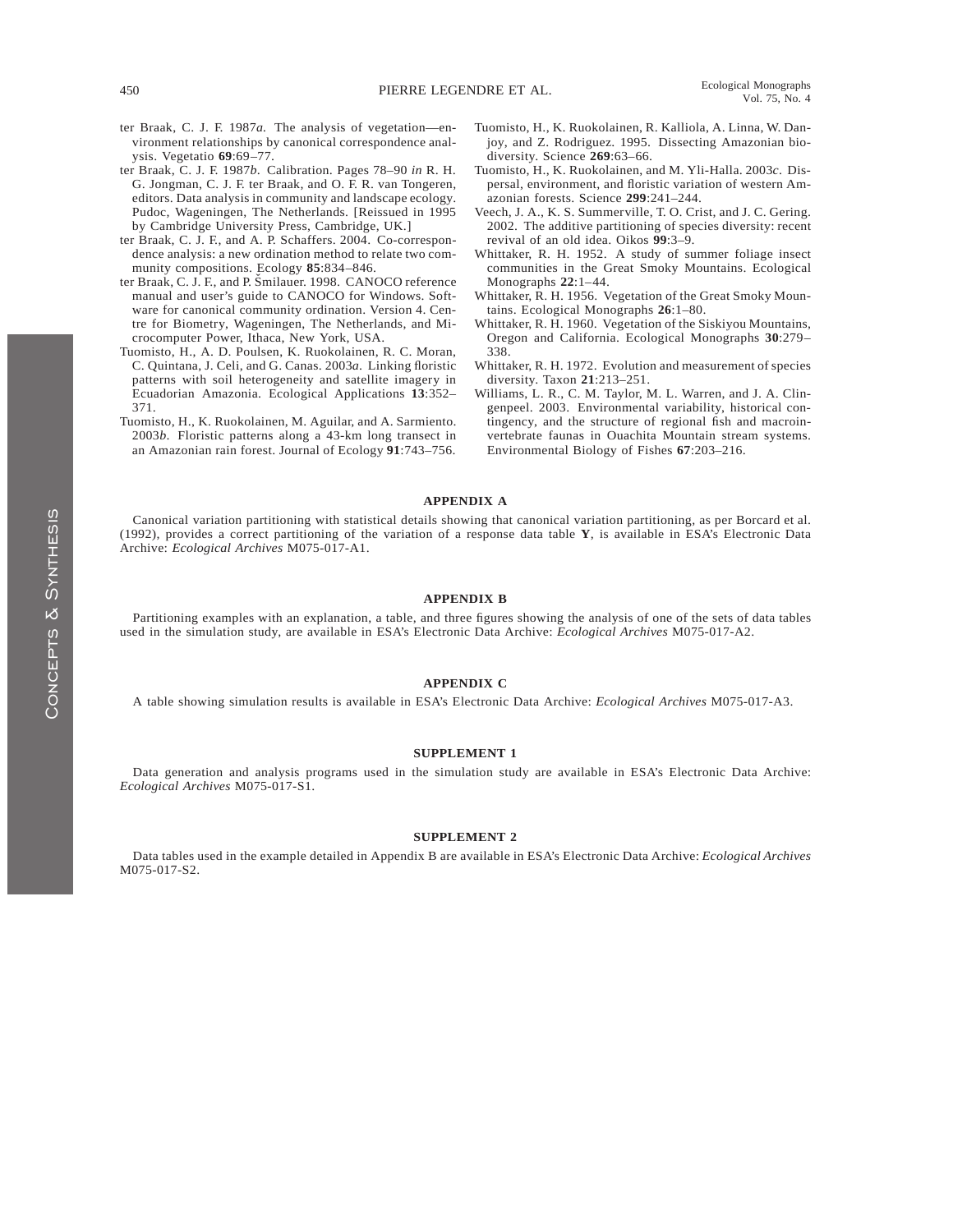## *Appendices to:*

Legendre, P., D. Borcard, and P. Peres-Neto. 2005. Analyzing beta diversity: partitioning the spatial variation of community composition data. *Ecological Monographs* 75: 435-450.

# **APPENDIX A**

# *Ecological Archives* **M075-017-A1**

## CANONICAL VARIATION PARTITIONING: STATISTICAL DETAILS

This Appendix shows that canonical variation partitioning, as per Borcard et al. (1992), provides a correct partitioning of the variation of a response data table **Y**.

The variation in a single response variable **y** is measured by the sum of the squared differences of the values to the mean of that variable (SS). If **y** was centered before the calculations,  $SS(y) = y_i^2$ . If we analyze y by ordinary least-squares regression on an explanatory variable **x**, also centered, the fitted values can be computed as  $\hat{\mathbf{y}} = \mathbf{x} [\mathbf{x}^{\dagger} \mathbf{x}]^{-1} \mathbf{x}^{\dagger} \mathbf{y}$ . The amount of variation in the fitted values, SS  $(\hat{v})$ , can be computed in the same way as for SS( $v$ ). The portion of the variation of **y** explained by **x** is given by the coefficient of determination,  $R^2 = SS(\hat{y}) / SS(y)$ .

Let us move to multivariate data. Canonical redundancy analysis (RDA) of a response table **Y** by an explanatory table **X** consists in two steps: (1) a series of multiple regressions of the individual variables of **Y** on **X**, which produces a table of fitted values  $\hat{\mathbf{Y}}$ ; this is followed by (2) a principal component analysis of  $\hat{\mathbf{Y}}$  which produces the canonical eigenvalues and eigenvectors and the canonical ordination scores (Legendre and Legendre 1998, Section 11.1). The second step is not necessary for variation partitioning. Assuming that the individual variables in **Y** were centered on their means, the total variation in **Y**, SS(**Y**), is obtained by computing the sum of the squared values in table **Y**, just as in the univariate case. Because **Y** was centered, the individual columns of  $\hat{Y}$  are also centered on zero; SS  $(\hat{Y})$  is obtained in the same way as SS(Y), by computing the sum of the squared values in  $\hat{Y}$ . The portion of the variation of Y explained by X, SS  $(\hat{Y})$  /SS  $(Y)$ , is the bimultivariate redundancy statistic  $R_{\text{Y}X}^2$  (Miller and Farr 1971), which is the canonical equivalent of the coefficient of determination  $R^2$ ; it is called the RDA "trace" statistic in the program Canoco (ter Braak and Smilauer 2002). Canonical correspondence analysis (CCA) is similar to RDA, with two small differences: (1) the table subjected to analysis is not **Y** but a table, called  $\overline{O}$ by Legendre and Legendre (1998, Section 11.2), which contains a transformation of the original species presence-absence or abundance data into contributions to chi-square; and (2) the regression involves weights, given by the row sums of table **Y** divided by the sum total of the values in **Y**, and written in a diagonal matrix of weights which intervenes in the regression equations. These weights are also taken into account when standardizing the explanatory variables **X** at the beginning of the analysis. The rest of the calculations are similar to RDA. This short exposé shows that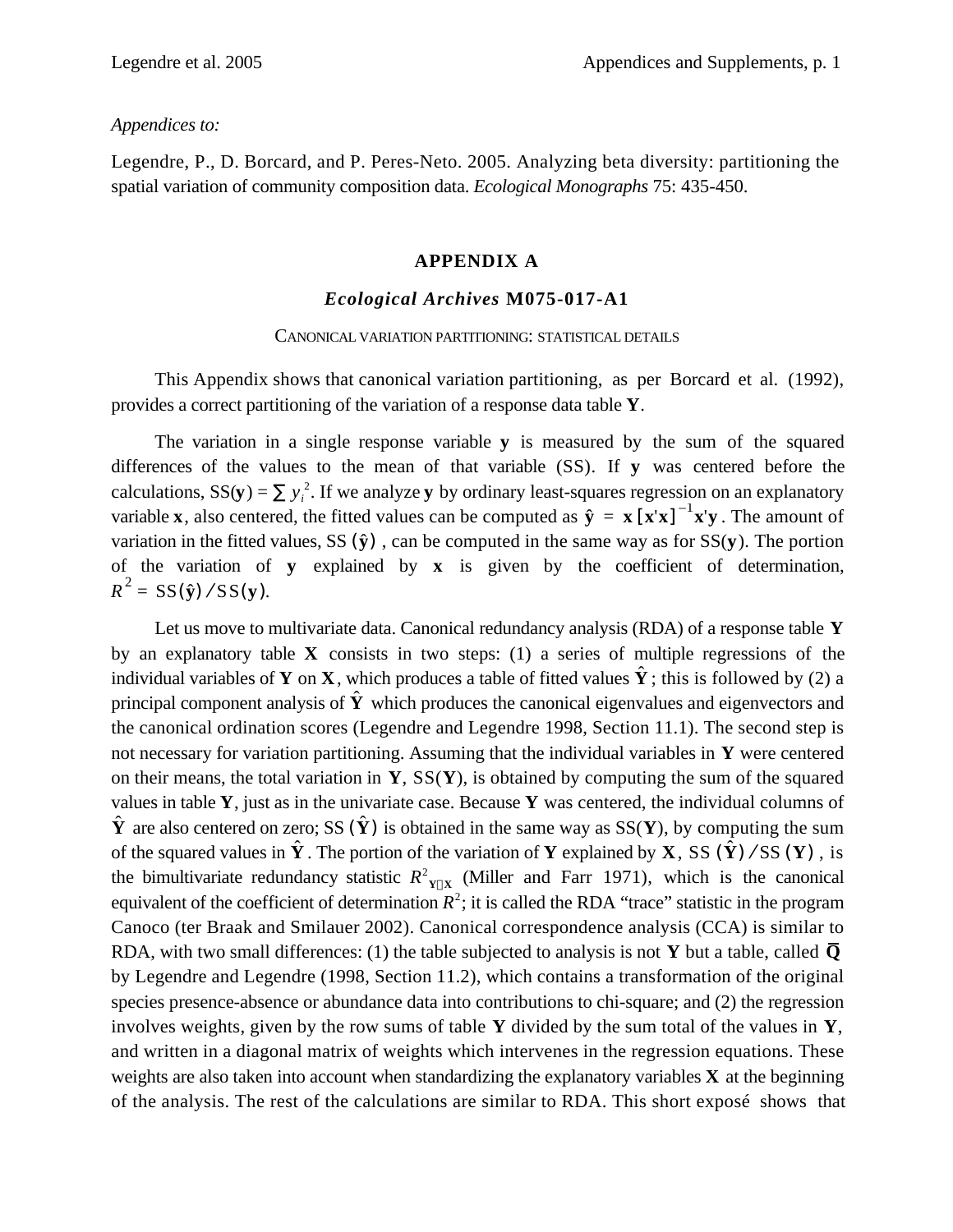canonical analysis produces estimates of the portion of the variation of **Y** explained by **X** that are similar to the familiar coefficients of determination of regression analysis.

All the fractions of variation that will be displayed in the simulation result tables (see the "Simulation study" section of the main paper) were obtained from 3 multiple regressions (for a single **y** response variable) or 3 canonical analyses (when analyzing a multivariate response table **Y**), followed by simple calculations: (1)  $RDA(Y|$ environmental matrix  $X_1$ ) produces the bimultivariate  $R^2$  (or "trace") statistic SS  $(\hat{Y})$  /SS  $(Y)$  for [a+b], (2) RDA(Y|spatial matrix  $X_2$ ) produces the statistic SS  $(\hat{Y})$  /SS  $(Y)$  for [b+c], and (3) RDA(**Y**|matrices  $X_1$  and  $X_2$ ) produces the statistic SS  $(\hat{Y})$  */*SS  $(Y)$  for [a+b+c]. From these results, one can calculate [a] = [a+b+c] –  $[b+c]$ ,  $[c] = [a+b+c] - [a+b]$ , and  $[b] = [a+b] + [b+c] - [a+b+c]$  (Fig. 1 of the main paper). The residual variation is given by the bimultivariate coefficient of nondetermination,  $[d] = 1 - [a+b+c]$ . The fractions [a], [b], [c], and [d] are additive and sum to 1, as in partial regression analysis (see for instance Legendre and Legendre 1998, Subsection 10.3.5).

While calculating the fractions of variation only involves simple canonical analyses, partial canonical analyses are necessary to test the significance of fractions [a] and [c] of variation partitioning. Partial canonical analysis is the direct extension of partial regression to multivariate response data.

## LITERATURE CITED

- Borcard, D., P. Legendre, and P. Drapeau. 1992. Partialling out the spatial component of ecological variation. Ecology 73: 1045-1055.
- Legendre, P., and L. Legendre. 1998. Numerical ecology, 2nd English edition. Elsevier, Amsterdam, The Netherlands.
- Miller, J. K., and S. D. Farr. 1971. Bimultivariate redundancy: a comprehensive measure of interbattery relationship. Multivariate Behavioral Research 6: 313-324.
- ter Braak, C. J. F. and P. Smilauer. 2002. Canoco reference manual and CanoDraw for Windows user's guide: software for canonical community ordination (version 4.5). Microcomputer Power, Ithaca, New York.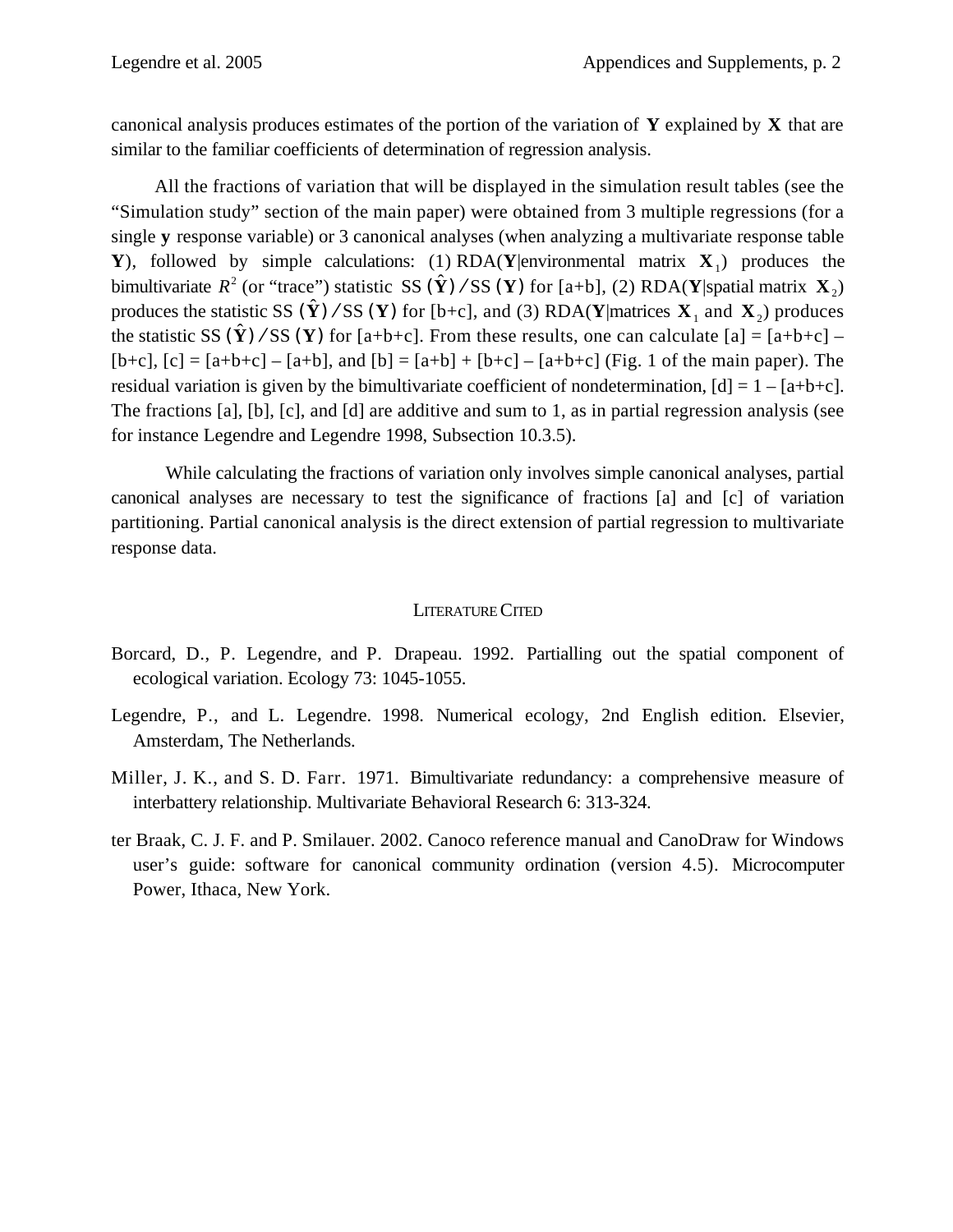## **APPENDIX B**

## *Ecological Archives* **M075-017-A2**

## PARTITIONING EXAMPLES:

## AN EXPLANATION, A TABLE  $(TABLE B1)$  and three figures (Fig.  $B1$ , Fig.  $B2$ , Fig.  $B3$ )

This Appendix contains the analysis of one of the sets of data tables used in the simulation study. Readers will be able to examine a series of generated data tables, and appreciate the steps of the statistical analysis.

Two tables of species and one table of environmental data were generated using the stochastic procedure described in the "Data generation" subsection. The data sets contained 100 rows corresponding to 100 sites forming a 10  $\times$  10 regular grid in the 100  $\times$  100 field. Five environmental variables were generated, each one with a deterministic structure (gradient), autocorrelation controlled by a spherical variogram model with a range of 15, and standard normal deviates  $N(0,1)$  at each site. This example thus does not correspond to the simulations, where the environmental variables had either spatial autocorrelation or a deterministic structure, not both. The random normal deviates contributed 472 units to the sum of squares, the spatial autocorrelation component 482 units, and the deterministic slope 537 units, for a total sum of squares of 1491 in the environmental variables. These variables were normally distributed. Five species were created with random normal deviates plus autocorrelation (variogram with range  $= 15$ ). Following Eq. 3, five more species were created, with random normal deviates, spatial autocorrelation, plus an effect of an environmental variable on each of the five species, with transfer parameter = 0.5. The preliminary species were then transformed to species presence-absence or abundance data, as described in the "Data generation" subsection. The random  $N(0,1.5)$  constants multiplying the species to make their means different were  $-3.21$ , 2.07,  $-1.06$ ,  $-3.39$ , 2.54, 1.68,  $-1.70$ , 1.44, 1.48, and 0.11. 50.4% of the entries in the two species files were zeros.

PCNM base functions were created using the program SpaceMaker2 (Borcard and Legendre 2004). We asked the program to create a regular  $(10 \times 10)$  grid and used 1.4143 as the truncation distance, meaning that the west-east, south-north, and diagonal connections between adjacent points were preserved. In view of canonical partitioning, forward selection of PCNM base functions was carried out in Canoco v. 4.5 (ter Braak and Smilauer 2002). Nine PCNM variables were retained for each data set (species presence-absence and abundance, Hellinger-transformed), as shown in the notes of Table B1. Variation partitioning was done using a canonical partitioning program written by PL; identical results would have been obtained from simple and partial RDA in Canoco. Prior to Mantel-type partitioning, distance matrices were computed as described in the simulation study; Hellinger distances were computed for the two raw species data sets. Partitioning was conducted using the program Permute! version 3.4 (Casgrain 2001).

Supplement 2 contains the two raw species data files (Species\_pres-abs.txt and Species\_abund.txt), the same files after Hellinger transformation (Species\_pres-abs\_Hell.txt and Species\_abund\_Hell.txt) which were used to carry out the redundancy analyses reported in Table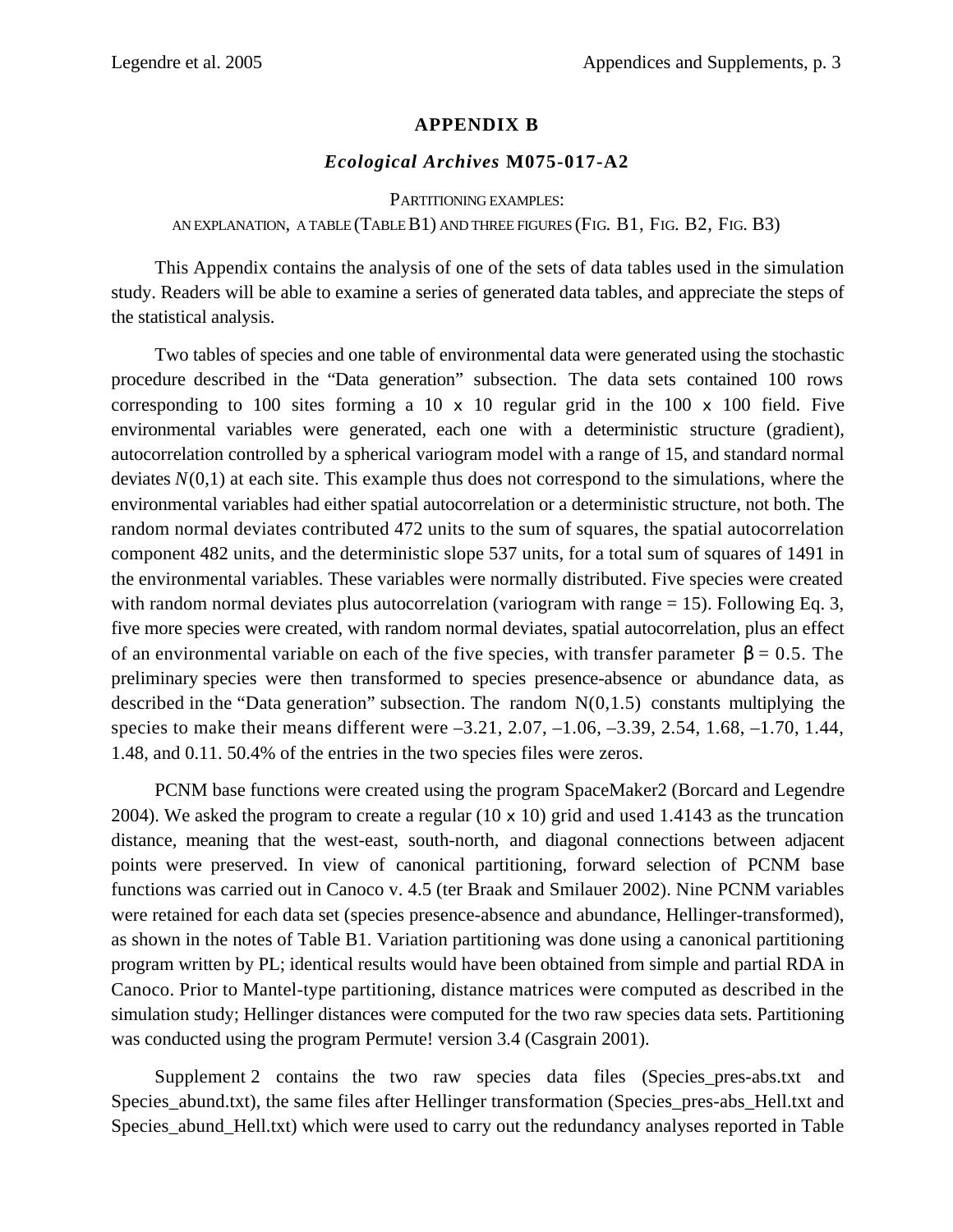B1, the environmental data file (Envir.txt), the file with the geographic coordinates of the sites (CoordXY.txt), as well as the two files of PCNM base functions after forward selection (9\_PCNMs\_for\_pres-abs.txt and 9\_PCNMs\_for\_abundance.txt), as described in the previous paragraph.

The results for this data set illustrate the first result of the simulation study: compared to canonical partitioning, regression on distance matrices highly underestimates the portions of the species variation explained by the environmental variables alone (Table B1 columns  $[a+b]$ ), the spatial relationships alone (columns  $[b+c]$ ), or both sources of variation (columns  $[a+b+c]$ ).

For the species abundance data, the partitioning results would have been very different without the Hellinger transformation. With the environmental variables and the 3rd-order polynomial of the geographic coordinates as explanatory variables, for example, the total portion of explained variation  $[a+b+c]$  would have been 0.1624 (fraction not significant,  $p = 0.254$ ), while after Hellinger transformation of the abundance data  $[a+b+c] = 0.2014$  (fraction significant, p = 0.002) as shown in Table B1. For presence-absence data, the result without Hellinger transformation ( $[a+b+c] = 0.2320$ ,  $p = 0.001$ ) would have been comparable to the one reported in Table B1  $([a+b+c] = 0.2276, p = 0.001)$  with Hellinger transformation. The Hellinger transformation has very little effect on this particular presence-absence data set because 75% of the sites have from 4 to 6 species present. If all the sites had the exact same number of species present, the Hellinger transformation would have no effect at all on the presence-absence canonical analysis results.

# LITERATURE CITED

- Borcard, D. and P. Legendre. 2004. SpaceMaker2 User's guide. Département de sciences biologiques, Université de Montréal. 20 pages. Available from the WWWeb page <http://www.bio.umontreal.ca/legendre/>.
- Casgrain, P. 2001. Permute! version 3.4 User's manual. Département de sciences biologiques, Université de Montréal. Available from the WWWeb page <http://www.bio.umontreal.ca/legendre/>.
- ter Braak, C. J. F. and P. Smilauer. 2002. Canoco reference manual and CanoDraw for Windows user's guide: software for canonical community ordination (version 4.5). Microcomputer Power, Ithaca, New York.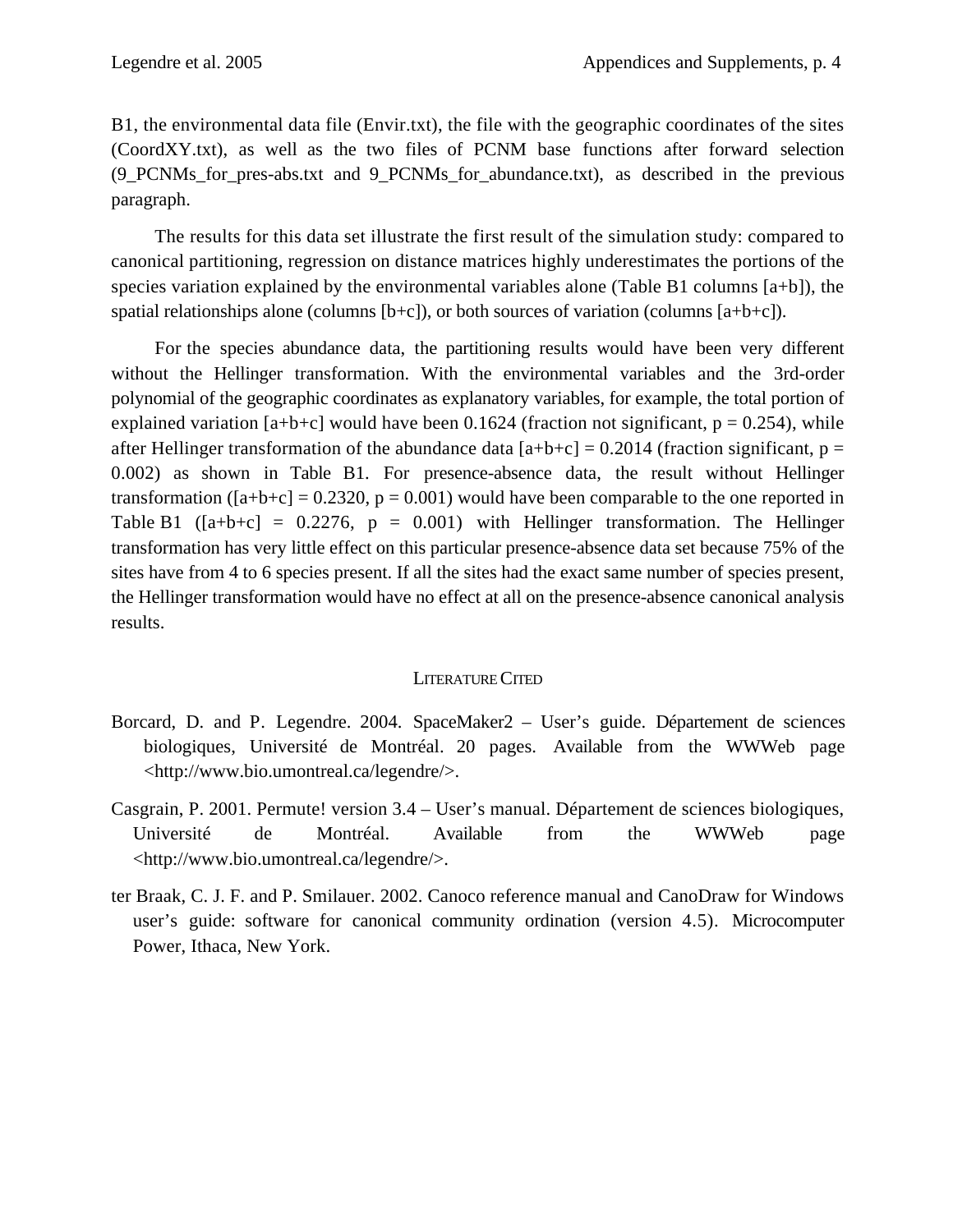| Partitioning<br>method      | $[a+b+c]$           | $[a+b]$             | $[b+c]$               | [a]                  | [b]    | [c]                  | [d]    |
|-----------------------------|---------------------|---------------------|-----------------------|----------------------|--------|----------------------|--------|
| a) Species presence-absence |                     |                     |                       |                      |        |                      |        |
| RDA, XY                     | $0.1546^3$          | $0.1384^3$          | $0.0648^3$            | 0.0898 <sup>3</sup>  | 0.0487 | $0.0162^{NS}$        | 0.8455 |
| RDA, polynomial             | 0.2276 <sup>3</sup> | 0.1384 <sup>3</sup> | $0.1543^{3}$          | $0.0733^{2}$         | 0.0651 | $0.0892^{NS}$        | 0.7724 |
| RDA, PCNM <sup>§</sup>      | 0.2880 <sup>3</sup> | 0.1384 <sup>3</sup> | $0.2043^3$            | 0.0837 <sup>2</sup>  | 0.0548 | $0.1495^3$           | 0.7121 |
| Mantel, D(XY)               | 0.0184 <sup>3</sup> | 0.0181 <sup>3</sup> | $0.0046$ <sup>1</sup> | 0.0139 <sup>2</sup>  | 0.0042 | 0.0004 <sup>NS</sup> | 0.9816 |
| Mantel, D(polyn.)           | $0.0183^{3}$        | 0.0181 <sup>3</sup> | 0.0044 <sup>1</sup>   | 0.0139 <sup>2</sup>  | 0.0041 | 0.0003 <sup>NS</sup> | 0.9817 |
| Mantel, $ln(D(XY))$         | 0.0191 <sup>3</sup> | 0.0181 <sup>3</sup> | $0.0055^2$            | $0.0135^2$           | 0.0045 | $0.0010^{NS}$        | 0.9809 |
| b) Species abundance        |                     |                     |                       |                      |        |                      |        |
| RDA, XY                     | 0.1197 <sup>2</sup> | 0.0982 <sup>3</sup> | $0.0515^2$            | 0.0682 <sup>NS</sup> | 0.0300 | $0.0215^{NS}$        | 0.8803 |
| RDA, polynomial             | $0.2014^2$          | 0.0982 <sup>3</sup> | 0.1414 <sup>3</sup>   | $0.0600^{NS}$        | 0.0382 | $0.1033^{NS}$        | 0.7986 |
| RDA, PCNM <sup>§§</sup>     | $0.2666^3$          | 0.0982 <sup>3</sup> | $0.1966^3$            | 0.0700 <sup>1</sup>  | 0.0282 | $0.1684^3$           | 0.7334 |
| Mantel, D(XY)               | 0.0069 <sup>2</sup> | 0.0061 <sup>2</sup> | 0.0031 <sup>2</sup>   | 0.0038 <sup>1</sup>  | 0.0023 | 0.0009 <sup>NS</sup> | 0.9931 |
| Mantel, D(polyn.)           | 0.0070 <sup>2</sup> | 0.0061 <sup>2</sup> | 0.0033 <sup>2</sup>   | 0.0037 <sup>1</sup>  | 0.0024 | 0.0009 <sup>NS</sup> | 0.9930 |
| Mantel, $ln(D(XY))$         | $0.0077^{3}$        | $0.0061^2$          | $0.0040^2$            | 0.0037 <sup>1</sup>  | 0.0024 | 0.0016 <sup>1</sup>  | 0.9923 |

TABLE B1. Example data: portion of the species variation in the fractions defined in Fig. 1. The environmental variables were included in all analyses, in the form of either a raw data table (RDA) or a distance matrix (Mantel). "Mantel" refers to regression on distance matrices.

*Notes:*

<sup>§</sup> 9 PCNM base functions were retained by forward selection (Canoco 4.5) at p 0.05: PCNM #1, 3, 4, 6, 9, 16, 41, 42, 57.

§§ 9 PCNM base functions were retained by forward selection (Canoco 4.5) at p 0.05: PCNM #1, 5, 6, 10, 12, 26, 42, 44, 57.

Significance of the fractions (permutation tests, 999 permutations):  $\frac{1}{1}$  0.01 < p 0.05,  $\frac{2}{1}$  0.001 < p 0.01, <sup>3</sup> p 0.001, <sup>NS</sup> not significant (p > 0.05). Fractions [b] and [d] cannot be tested for significance.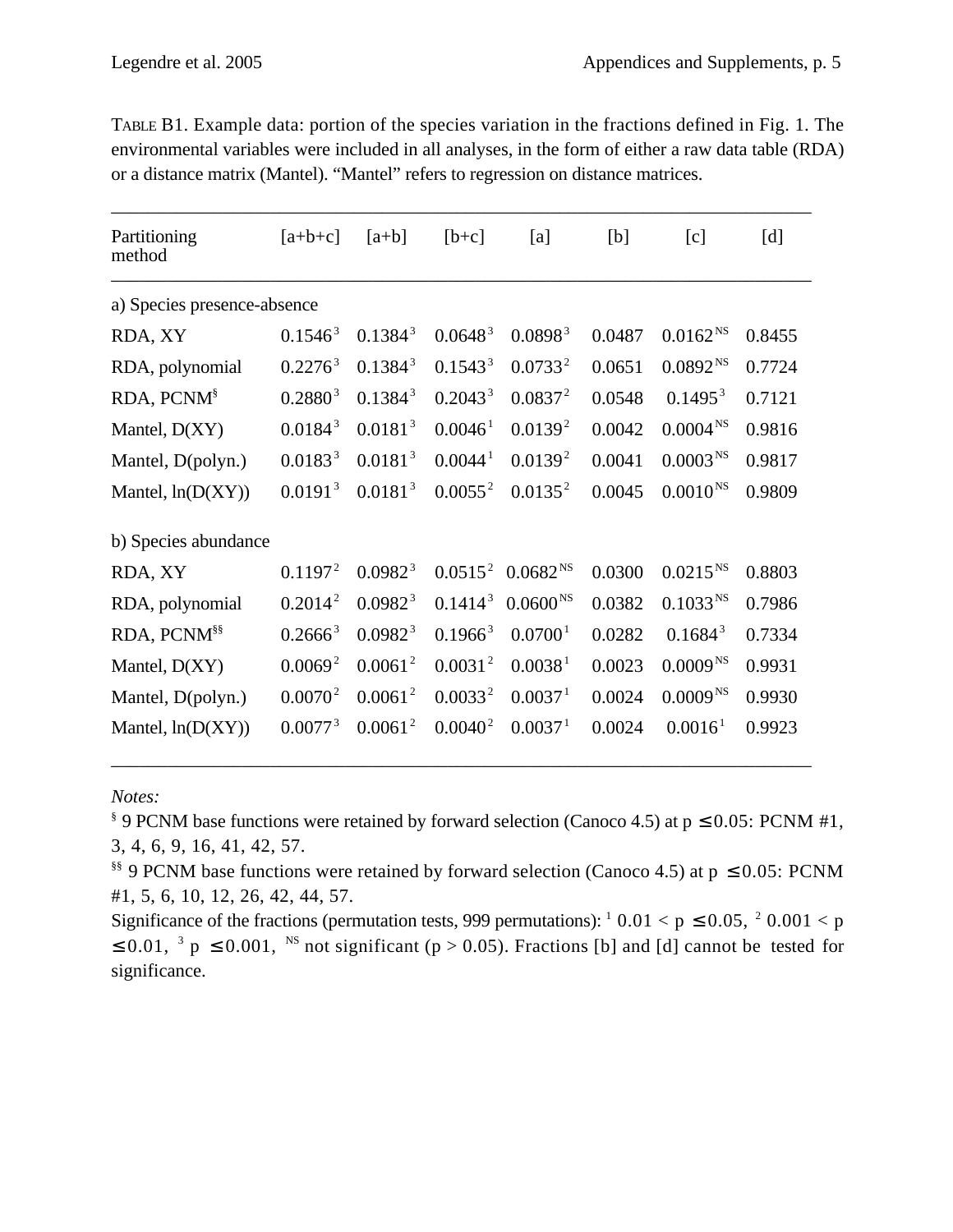

# Environmental variables

Fig. B1. Values of the five environmental variables at 100 sampling sites on the 10 x 10 regular grid positioned in a 100 x 100 field (arbitrary units). Each variable was generated independently of the others; it contains a deterministic structure (gradient), spatial autocorrelation, and random "innovation" at each site. Dark circles: positive values; empty circles: negative values.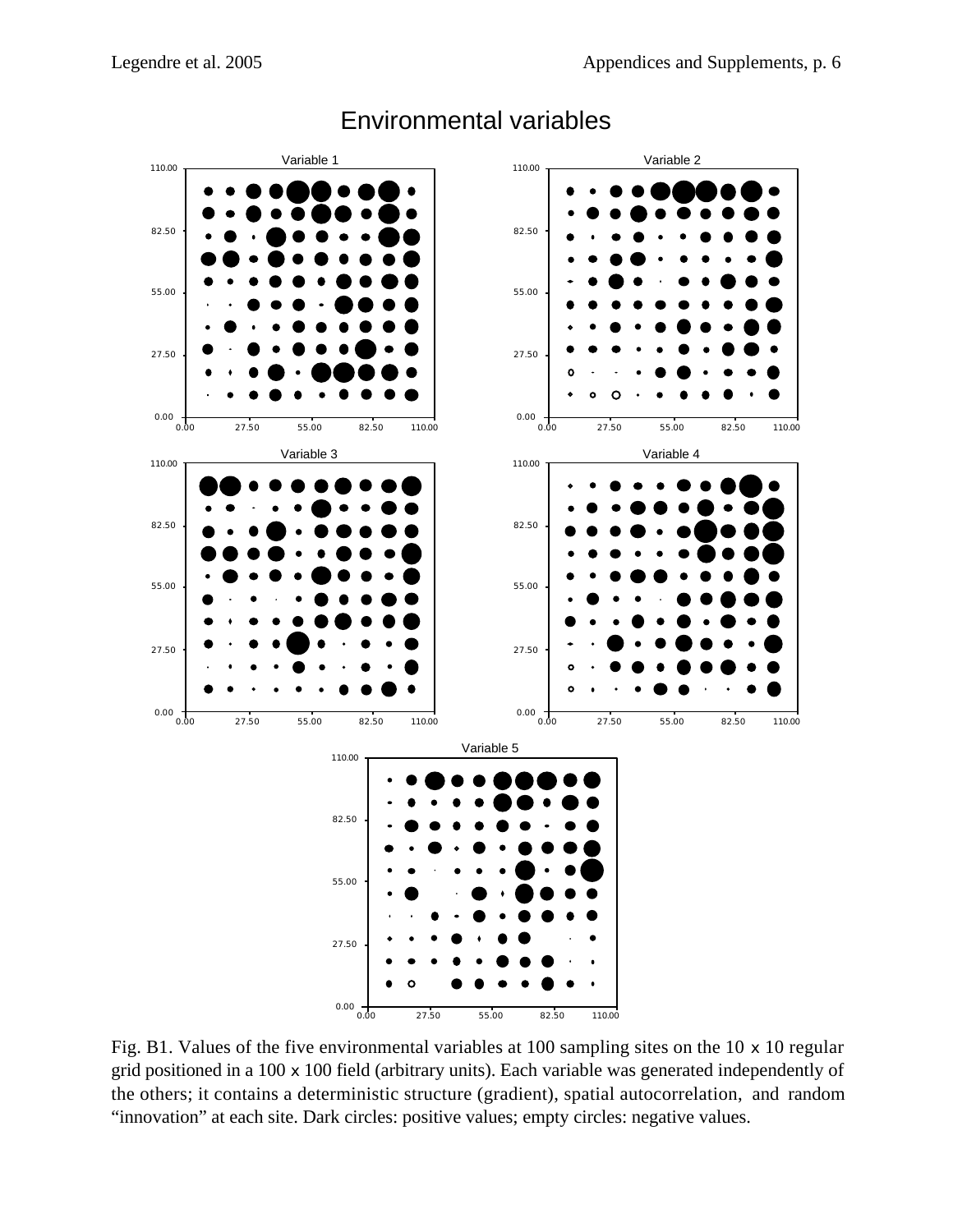

## Species abundance

Fig. B2. Species abundance (not Hellinger-transformed) at the 100 sampling sites on the 10 x 10 regular grid positioned in a 100 x 100 field (arbitrary units). Species 1 to 5 are only structured by spatial autocorrelation plus random error; species 6 to 10 are also related to the environmental variables shown in Fig. B1. Raw abundances, before Hellinger transformation. Dark circles: positive values; empty circles: negative values. Bubble sizes are standardized within each graph. They are comparable within a species map but not among maps. Because of its small multiplier, species 10 only contains  $0$ 's (49%) and  $1$ 's (51%).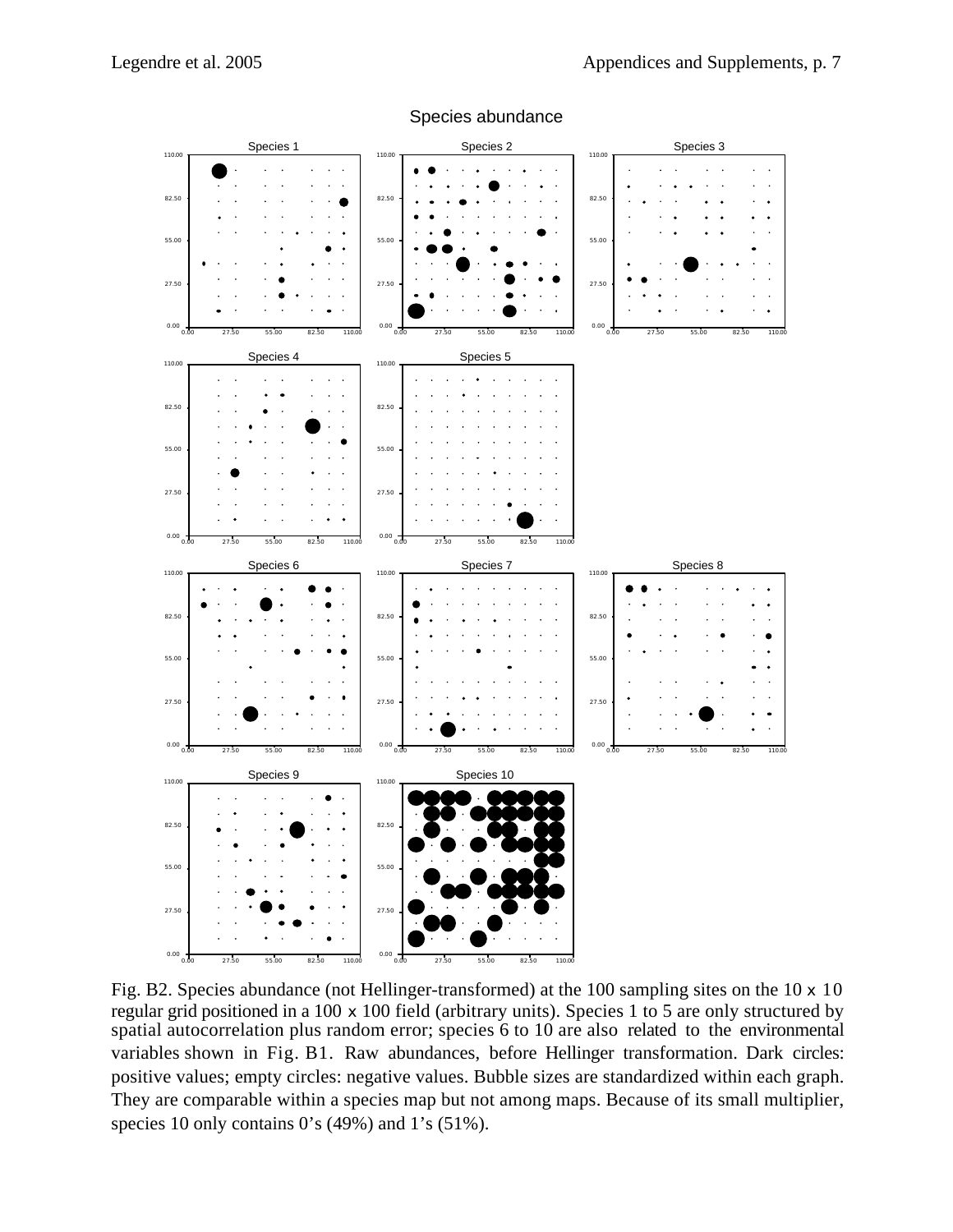0.00



# Species presence-absence

 27.50 55.00 82.50  $\begin{array}{c|c}\n\hline\n110.00 & 0.00 \\
\hline\n0.00 & 0.00\n\end{array}$  27.50 55.00 82.50 110.00

Fig. B3. Species presence-absence data at the 100 sampling sites on the 10 x 10 regular grid positioned in a 100 x 100 field (arbitrary units). Dark circles: species present; points: species absent. Patchiness due to autocorrelation in present in all species. The effect of the gradient present in the environmental variables is visible in the distributions of species 6 to 10, which are each related to one of the environmental variables by a transfer parameter  $= 0.5$ .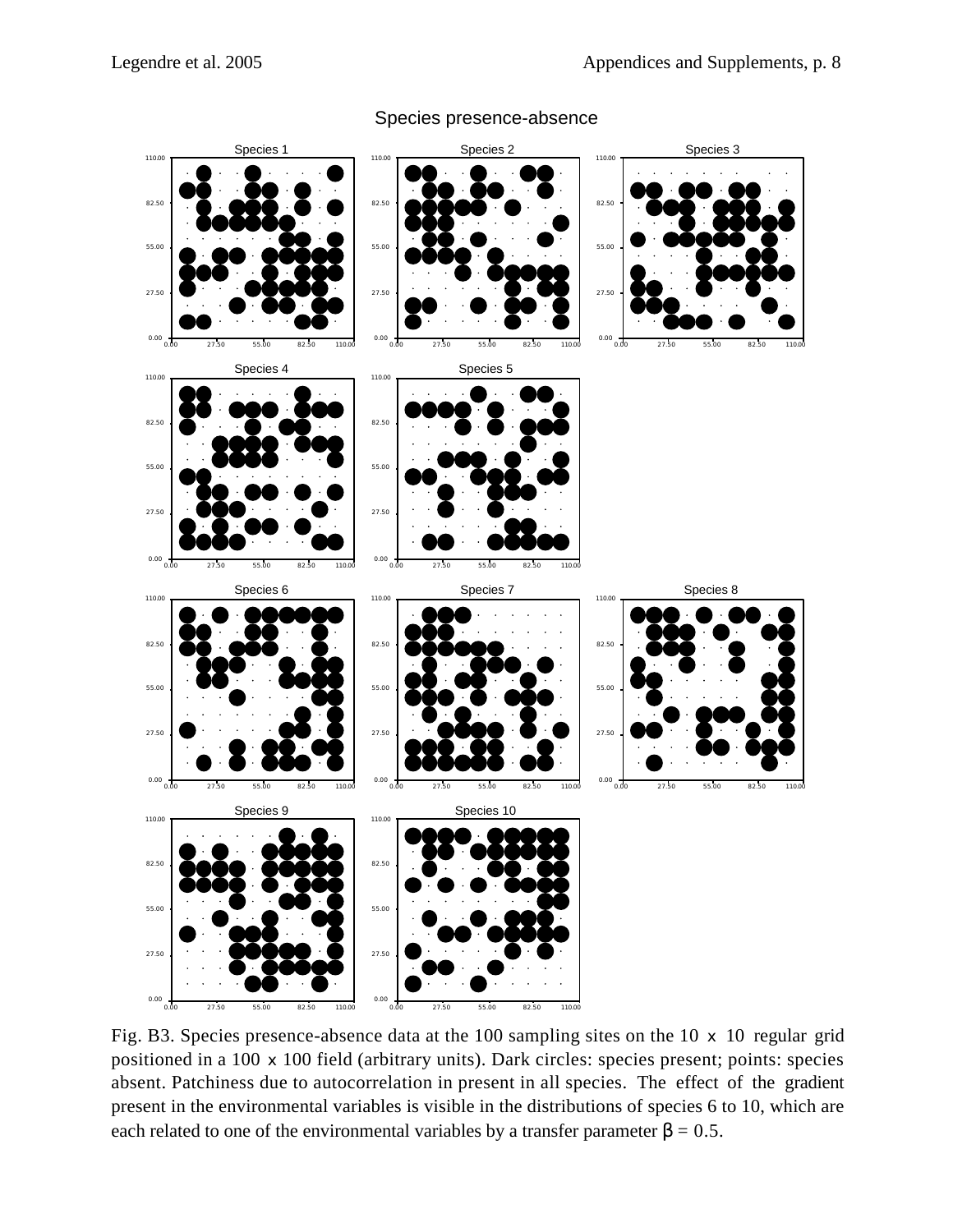# **APPENDIX C**

# *Ecological Archives* **M075-017-A3**

## SIMULATION RESULTS: PORTIONS OF VARIATION PRODUCED BY THE PARTITIONING METHODS

TABLE C1. Simulation results: portion of the species variation in the fractions shown in Fig. 1 (means after 1000 simulations). Fraction [d], which contains the residuals, is  $1 - [a+b+c]$ . S = species;  $E =$  environmental variables;  $XY =$  geographic coordinates of the sites. Range = range parameter of the variogram for generation of autocorrelation; the size of the simulation field was 100 x 100 (arbitrary units).

\_\_\_\_\_\_\_\_\_\_\_\_\_\_\_\_\_\_\_\_\_\_\_\_\_\_\_\_\_\_\_\_\_\_\_\_\_\_\_\_\_\_\_\_\_\_\_\_\_\_\_\_\_\_\_\_\_\_\_\_\_\_\_\_\_\_\_\_\_\_\_\_\_\_\_\_\_\_\_\_\_\_\_\_\_

| Partitioning<br>method                                                                       |                   |       | Species presence-absence |             |                                              | Species abundance |                   |       |         |             |                                      |       |
|----------------------------------------------------------------------------------------------|-------------------|-------|--------------------------|-------------|----------------------------------------------|-------------------|-------------------|-------|---------|-------------|--------------------------------------|-------|
|                                                                                              | $[a+b+c]$ $[a+b]$ |       | $[b+c]$                  | [a]         | [b]                                          | [c]               | $[a+b+c]$ $[a+b]$ |       | $[b+c]$ | [a]         | [b]                                  | [c]   |
| A) S unrelated to E ( $= 0$ ), S autocorrelated (range = 15), E = $N(0,1)$                   |                   |       |                          |             |                                              |                   |                   |       |         |             |                                      |       |
| RDA, XY                                                                                      | .0756 .0502       |       | .0255 .0501              |             | .0001                                        | .0254             | .0757             | .0500 | .0260   | .0497       | .0002                                | .0258 |
| RDA, polynomial.1586 .0502                                                                   |                   |       | .1092                    | .0494       | .0008.1084                                   |                   | .1603             | .0500 | .1114   | .0489       | .0011                                | .1103 |
| RDA, PCNM                                                                                    | .1630             | .0502 | .1162                    | .0468       | .0034.1128                                   |                   | .1743             | .0500 | .1285   | .0458       | .0042                                | .1243 |
| Mantel, D(XY)                                                                                | .0028             | .0015 | .0013                    | .0015       | $.0000^8$ .0013                              |                   | .0018             | .0009 | .0009   |             | $.0009$ $.0000$ <sup>§</sup>         | .0009 |
| Mantel, D(polyn.).0043 .0015                                                                 |                   |       | .0028                    | .0015       | $.0000^{\frac{8}{5}}$ .0028                  |                   | .0024             | .0009 | .0015   |             | $.0009$ $.0000$ <sup>§</sup>         | .0015 |
| Mantel, $ln(D(XY))$ .0027.0015                                                               |                   |       |                          |             | $.0012$ $.0015$ $.0000$ <sup>§</sup> $.0012$ |                   | .0019             | .0009 |         |             | $.0010$ $.0009$ $.0000$ <sup>§</sup> | .0010 |
| B) S related to E ( $= 0.5$ ), S autocorrelated (range = 15), E autocorrelated (range = 15)  |                   |       |                          |             |                                              |                   |                   |       |         |             |                                      |       |
| RDA, XY                                                                                      | .1322.1091        |       |                          | .0252 .1070 | .0021 .0231                                  |                   | .1389             | .1151 |         | .0259.1130  | .0021                                | .0238 |
| RDA, polynomial.2090 .1091                                                                   |                   |       | .1085                    | .1005       | .0086                                        | .0999             | .2165             | .1151 | .1107   | .1058       | .0093                                | .1014 |
| RDA, PCNM                                                                                    | .2123             | .1091 | .1174                    | .0949       | .0142                                        | .1032             | .2260             | .1151 | .1277   | .0983       | .0168                                | .1109 |
| Mantel, $D(XY)$                                                                              | .0059 .0046       |       | .0013                    |             | $.0046$ $.0000$ <sup>§</sup>                 | .0013             | .0052             | .0044 | .0008   |             | $.0044$ $.0000$ <sup>§</sup>         | .0008 |
| Mantel, D(polyn.).0075 .0046                                                                 |                   |       | .0029                    |             | $.0046$ $.0000$ <sup>§</sup> $.0029$         |                   | .0058             | .0044 | .0014   |             | $.0044$ $.0000$ <sup>§</sup>         | .0014 |
| Mantel, $ln(D(XY))$ .0057.0046                                                               |                   |       | .0011                    |             | $.0046$ $.0000$ <sup>§</sup> $.0011$         |                   | .0053             | .0044 |         |             | $.0009$ $.0044$ $.0000$ <sup>§</sup> | .0009 |
| C) S related to E ( $= 0.25$ ), S autocorrelated (range = 15), E autocorrelated (range = 15) |                   |       |                          |             |                                              |                   |                   |       |         |             |                                      |       |
| RDA, XY                                                                                      | .0933 .0689       |       | .0253                    | .0680       | .0009                                        | .0244             | .0955             | .0703 |         | .0260.0695  | .0009                                | .0251 |
| RDA, polynomial.1742 .0689                                                                   |                   |       | .1088                    | .0654       | .0035                                        | .1053             | .1773             | .0703 | .1108   | .0665       | .0038                                | .1070 |
| RDA, PCNM                                                                                    | .1778             | .0689 | .1159                    | .0618       | .0071 .1089                                  |                   | .1897             | .0703 | .1275   | .0622 .0081 |                                      | .1194 |
| Mantel, $D(XY)$                                                                              | .0032 .0020       |       | .0012                    | .0020       | $.0000*$ .0012                               |                   | .0021             | .0013 | .0008   |             | $.0013$ $.0000$ <sup>§</sup>         | .0008 |
| Mantel, D(polyn.).0046 .0020                                                                 |                   |       | .0026                    | .0020       | $.0000^{\frac{8}{5}}$ .0026                  |                   | .0027             | .0013 | .0014   |             | $.0013$ $.0000$ <sup>§</sup>         | .0014 |
| Mantel, ln(D(XY)).0030 .0020                                                                 |                   |       | .0010                    |             | $.0020$ $.0000$ <sup>§</sup>                 | .0010             | .0022             | .0013 | .0009   |             | $.0013$ $.0000$ <sup>§</sup>         | .0009 |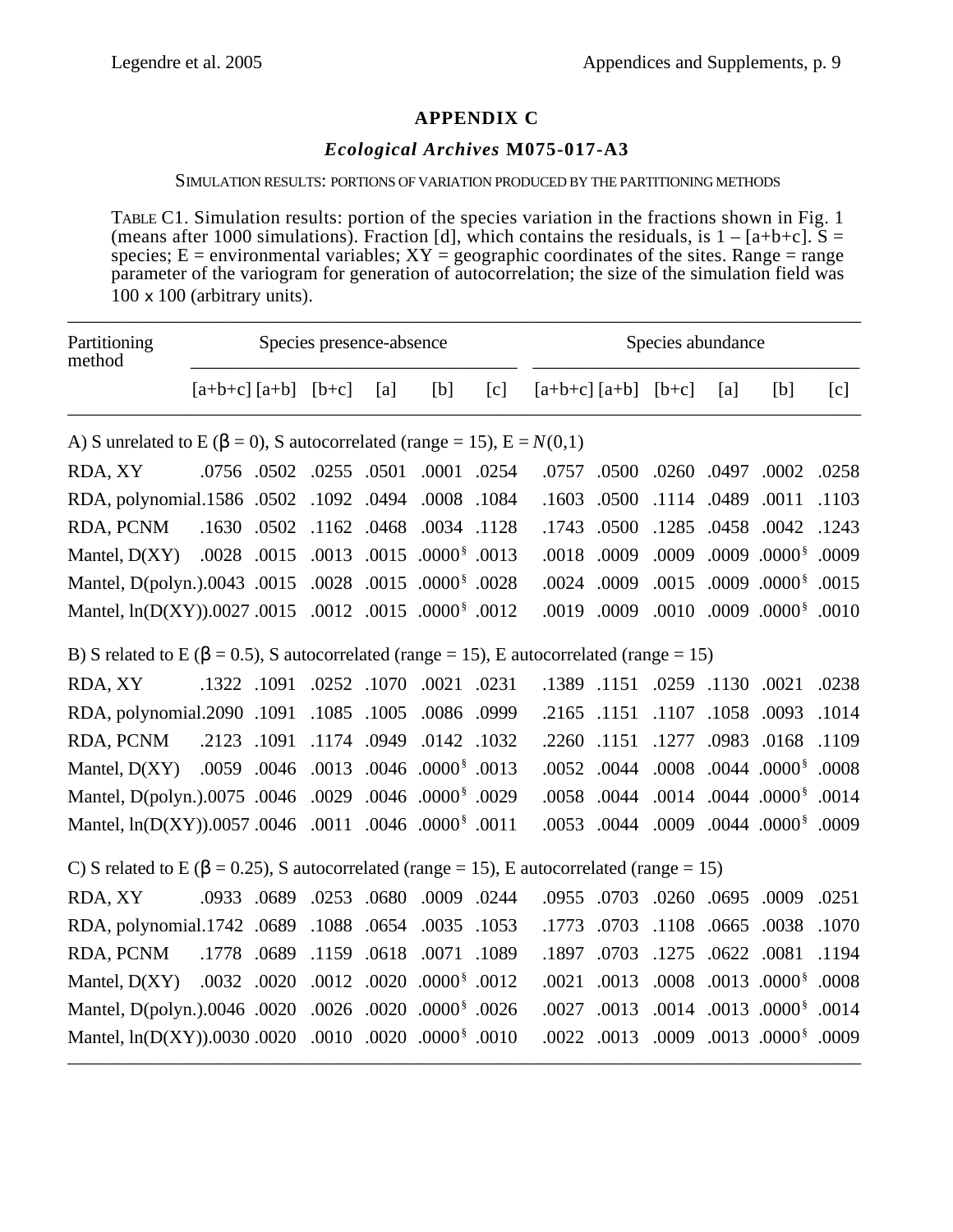| Partitioning<br>method                                                                       |                   | Species abundance |                         |             |                         |             |                   |            |                   |             |       |       |
|----------------------------------------------------------------------------------------------|-------------------|-------------------|-------------------------|-------------|-------------------------|-------------|-------------------|------------|-------------------|-------------|-------|-------|
|                                                                                              | $[a+b+c]$ $[a+b]$ |                   | $[b+c]$                 | [a]         | [b]                     | [c]         | $[a+b+c]$ $[a+b]$ |            | $[b+c]$           | [a]         | [b]   | [c]   |
| D) S related to E ( $= 0.5$ ), S autocorrelated (range = 15), E with deterministic gradient  |                   |                   |                         |             |                         |             |                   |            |                   |             |       |       |
| RDA, XY                                                                                      |                   | .1343.1129        |                         | .0578.0765  |                         | .0364.0214  |                   | .1412.1197 |                   | .0609.0803  | .0395 | .0214 |
| RDA, polynomial.2117 .1129 .1378 .0739                                                       |                   |                   |                         |             |                         | .0390.0988  |                   | .2198.1197 |                   | .1426 .0772 | .0425 | .1001 |
| RDA, PCNM                                                                                    |                   | .2241 .1129 .1487 |                         |             | .0754 .0374 .1113       |             | .2360             | .1197      |                   | .1581 .0781 | .0416 | .1163 |
| Mantel, $D(XY)$                                                                              |                   | .0110 .0090       | .0054                   | .0056       |                         | .0034 .0020 | .0112             | .0096      | .0055             | .0057       | .0039 | .0016 |
| Mantel, D(polyn.).0115 .0090                                                                 |                   |                   | .0037 .0078             |             |                         | .0012 .0025 | .0109             | .0096      | .0029             | .0080       | .0015 | .0014 |
| Mantel, ln(D(XY)).0111.0090.0054.0057                                                        |                   |                   |                         |             |                         | .0034 .0020 | .0113             | .0096      |                   | .0055 .0058 | .0038 | .0017 |
| E) S related to E ( $= 0.25$ ), S autocorrelated (range = 15), E with deterministic gradient |                   |                   |                         |             |                         |             |                   |            |                   |             |       |       |
| RDA, XY                                                                                      |                   | .0928.0705        |                         |             | .0347 .0581 .0124 .0223 |             | .0952             | .0729      | .0361 .0591 .0137 |             |       | .0224 |
| RDA, polynomial.1750 .0705                                                                   |                   |                   | .1182 .0568 .0137 .1045 |             |                         |             | .1787             | .0729      |                   | .1210.0577  | .0152 | .1058 |
| RDA, PCNM                                                                                    |                   | .1860.0705        |                         | .1286 .0574 |                         | .0131 .1155 | .1951             | .0729      | .1373             | .0578.0151  |       | .1222 |
| Mantel, $D(XY)$                                                                              |                   | .0040 .0025       | .0019                   | .0021       | .0004                   | .0015       | .0032             | .0021      |                   | .0017 .0015 | .0006 | .0011 |
| Mantel, D(polyn.).0052 .0025                                                                 |                   |                   |                         | .0028 .0024 | .0002                   | .0026       | .0036             | .0021      |                   | .0018.0018  | .0003 | .0015 |
| Mantel, ln(D(XY)).0039 .0025 .0019 .0020                                                     |                   |                   |                         |             | .0005                   | .0014       | .0034             | .0021      |                   | .0019 .0015 | .0007 | .0012 |

*Note:*<br><sup>§</sup> In Mantel partitioning results, [b] fractions often had their first non-zero digits at the 5th or 6th decimal place.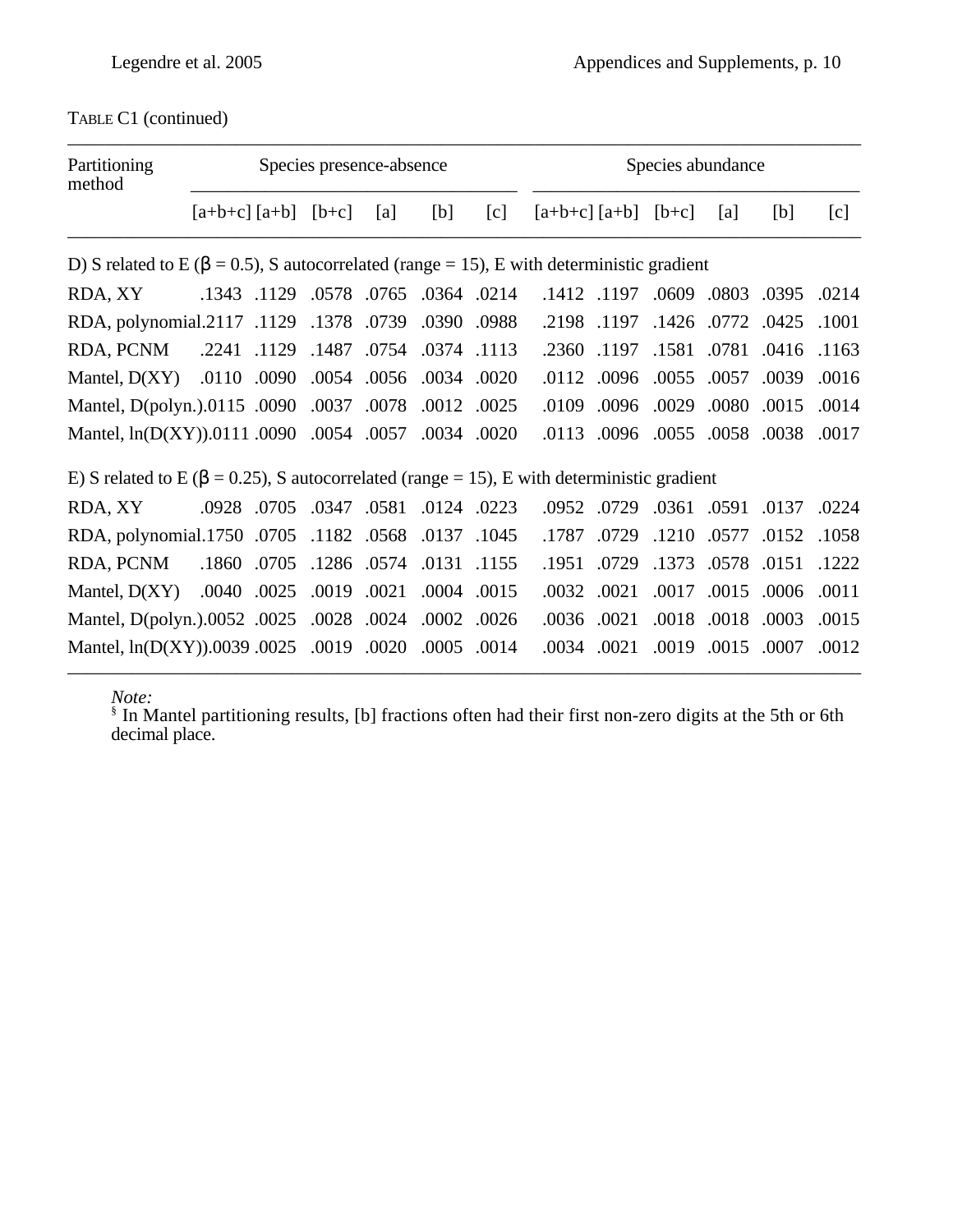# **SUPPLEMENT 1**

## *Ecological Archives* **M075-017-S1**

## DATA GENERATION AND ANALYSIS PROGRAMS USED IN THE SIMULATION STUDY

This Supplement contains the source code and executables for SIMSSD4, a FORTRAN program used for generation of the species, environment, and geographic coordinate data files in the simulation study, as well as the MATLAB code used to automatically carry out canonical and Mantel variation partitioning, with permutation tests, on the generated data sets. The following files are available in ESA's *Ecological Archives* M075-017-S1:

## **SimSSD program**

- SimSSD4\_g77.for: Fortran source code for SimSSD for Macintosh OS X and Windows.
- SimSSD4 user's guide.pdf: SimSSD user's manual.
- File of parameters.txt: file of parameters for test run.
- Coord.txt, Species.txt, Envir.txt: results of the test run of SimSSD.

All these files, as well as executables for Macintosh OS X and Windows, are available in the compressed files SimSSD\_for\_OS\_X.zip and SimSSD\_for\_Windows.zip.

## **MATLAB functions**

• Guide.pdf: guide to the 8 MATLAB functions and 5 text files containing the necessary files to run one of the scenarios considered in our study.

• MatlabFunctions.zip: contains all the files described in the Guide.pdf document.